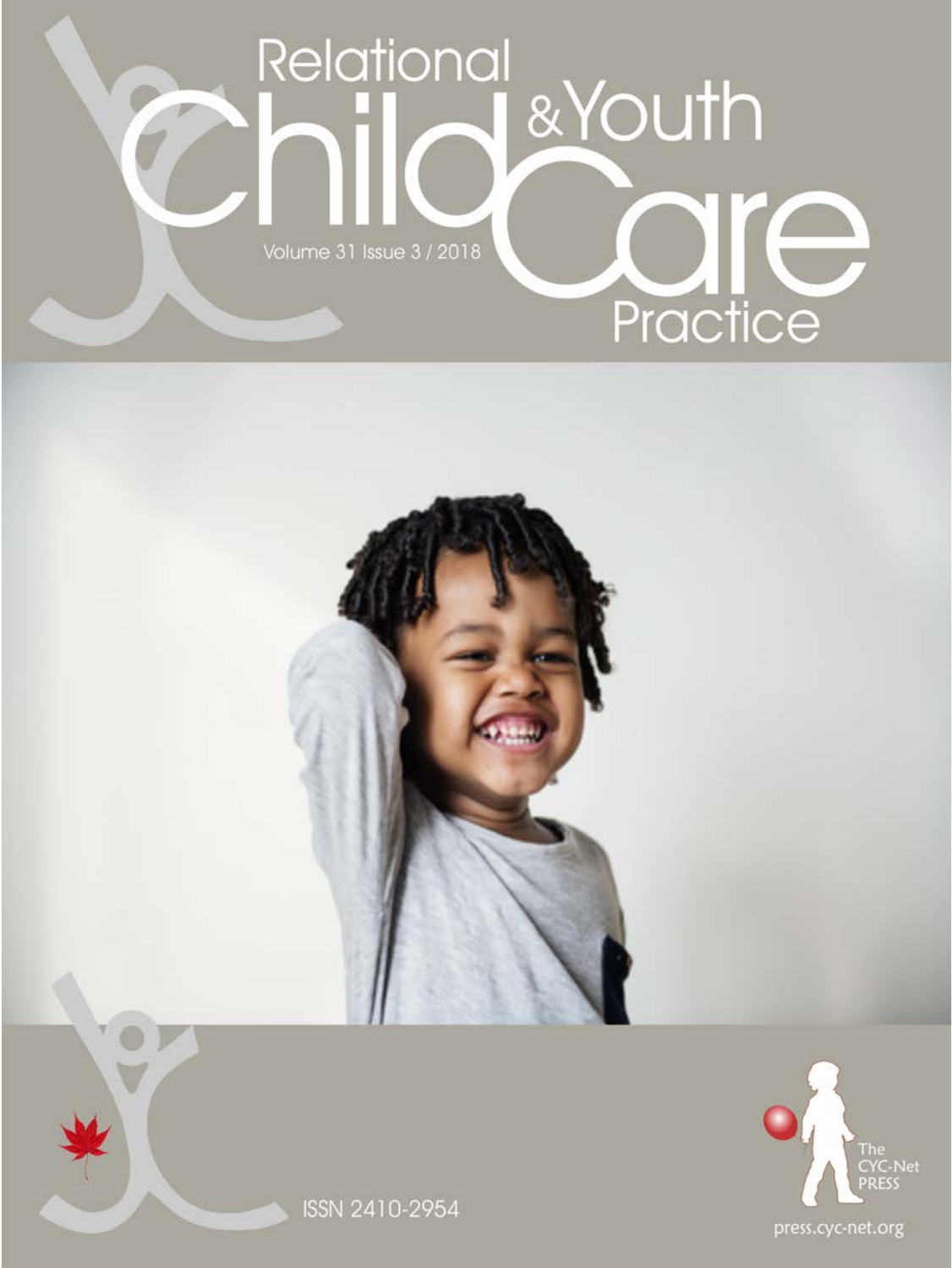# **Contents**

| <b>Heather Snell</b>                                                                                                                                   |
|--------------------------------------------------------------------------------------------------------------------------------------------------------|
| Talk-Listen: Centering Youth Wisdom in Group Work at Peak House  6<br>Bhupie Dulay, Stefanie Krasnow, Vikki Reynolds and Graeme Sampson                |
| In-Class/After-Class: Conversations on the Teaching and Learning of<br>Tara-Rose Farrell                                                               |
| Peter Hoag                                                                                                                                             |
| Racism is a Thing! Re-examination of the Concepts of Care and<br>Relational Practice in the Preparation of Child and Youth Care<br>Beverly-Jean Daniel |
| Implementation Gaps in the Provisions of the Juvenile Justice Act for<br>Lilian Ayete-Nyampong                                                         |
| Critical Theoretical Approaches to Intentional Relational Praxis  57<br>Sewsen Igbu and Christine Baccus                                               |
| Beverly-Jean Daniel                                                                                                                                    |
| Sheva Leon                                                                                                                                             |
| Carys Cragg                                                                                                                                            |

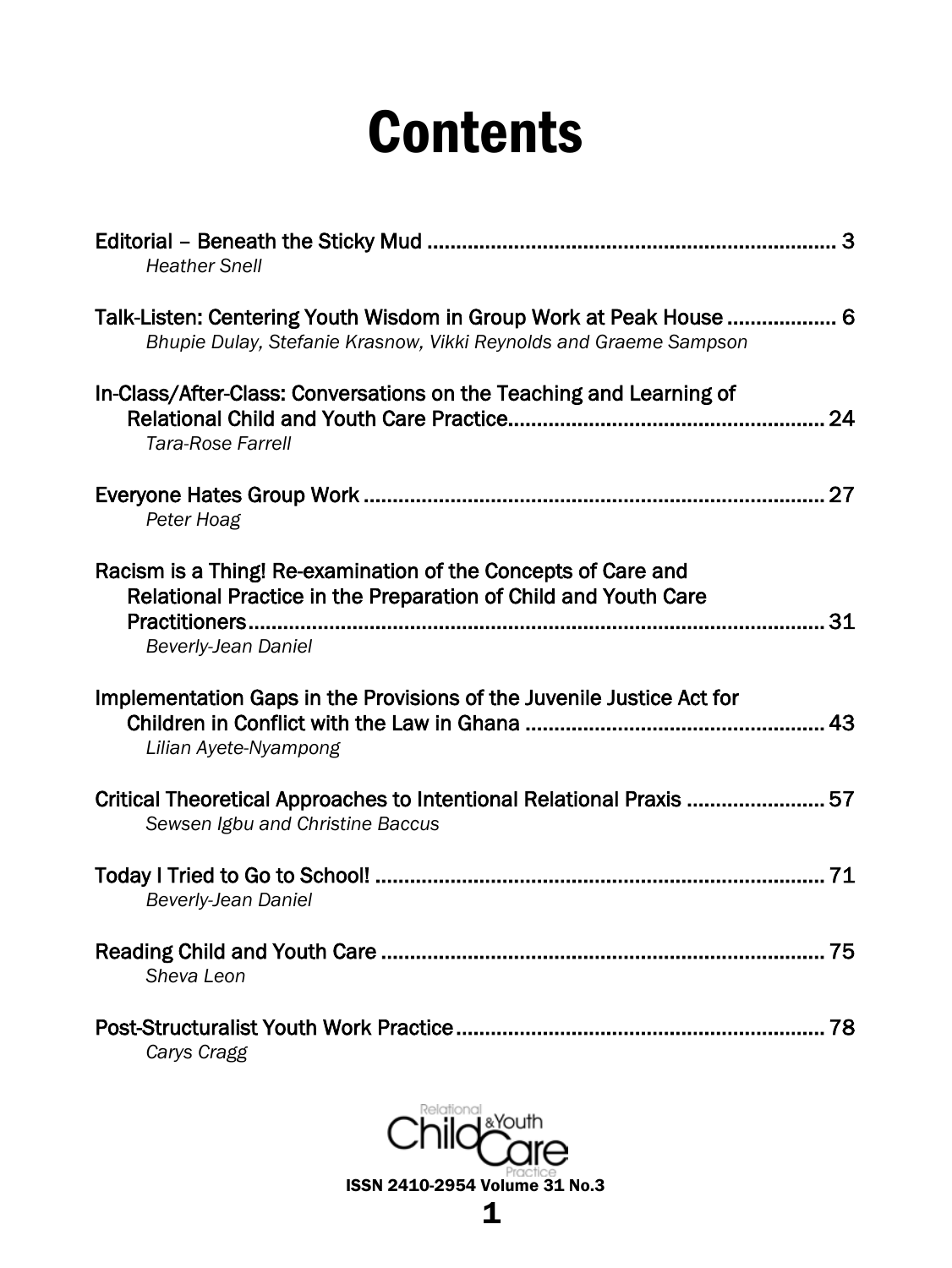|                | 84 |
|----------------|----|
| Donna Jamieson |    |
|                |    |
| Garth Goodwin  |    |
|                |    |



(formerly *The Journal of Child & Youth Care*, established 1982) is committed to promoting and supporting the profession of Child and Youth Care through disseminating the knowledge and experience of individuals involved in the day-to-day lives of young people.

This commitment is founded upon the belief that all human issues, including personal growth and development, are essentially "relational".

Abstracted and indexed at Proquest – [Applied Social Sciences Index \(ASSIA\)](http://www.proquest.com/products-services/ASSIA-Applied-Social-Sciences-Index-and-Abstracts.html)

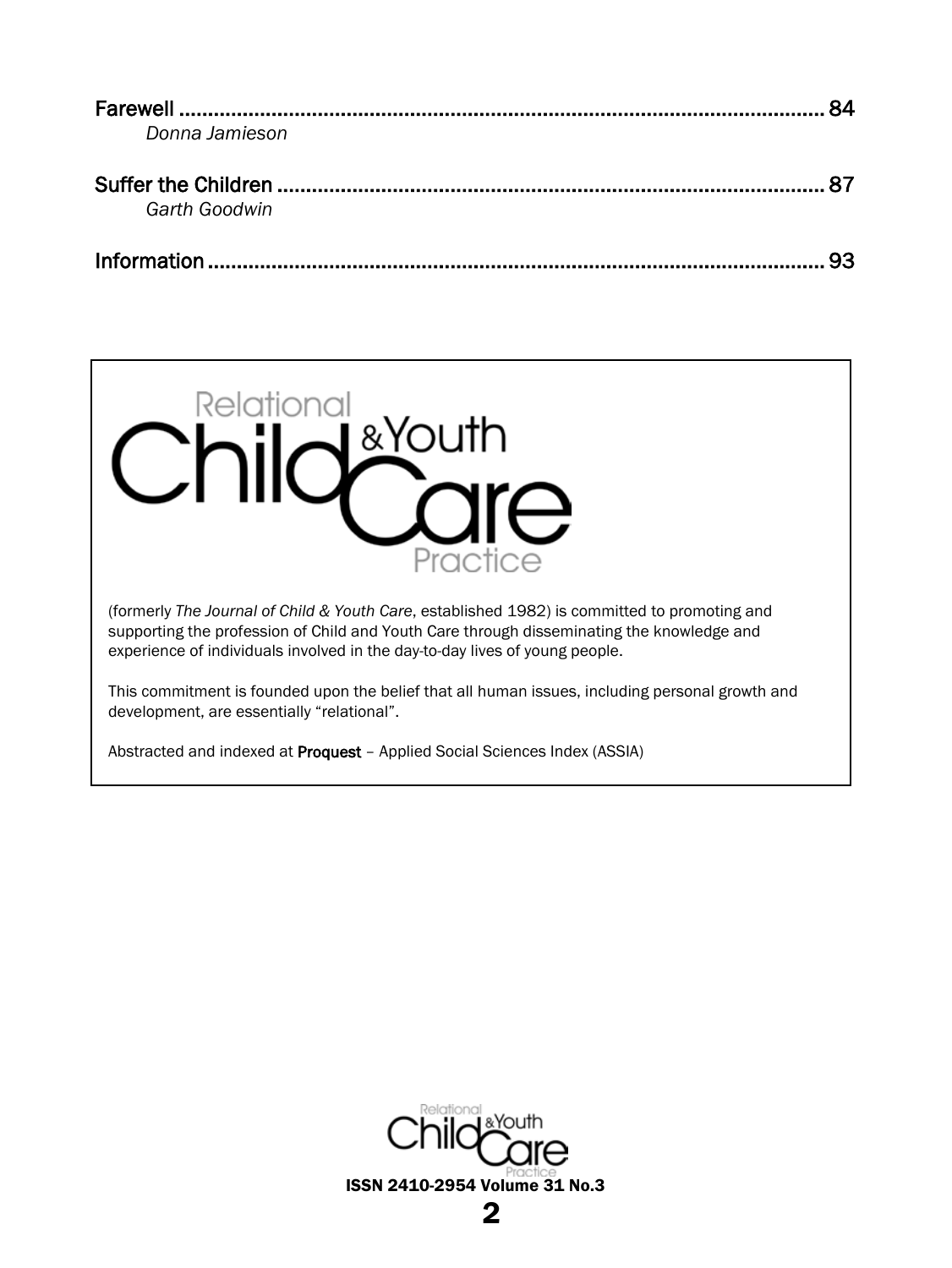

editorial

# <span id="page-3-1"></span><span id="page-3-0"></span>Beneath the Sticky Mud

*Heather Snell*

*What if even one person remembered the soul by name? And what if even one person came seeking that which all others had given up on…? What if even one person remembered that under the hard earth in the darkest time, new life is ever growing its hands, its feet, its eyes, its voice, readying to be born again"*

Excerpt from the foreword of *Art and Upheaval: Artists on the Worlds' Frontlines* by Clarissa Pinkola Estés

return to this foreword by Clarissa Pinkola Estés when I need hope. In the text, Ms. Estés paints a picture of grief and pain, describing the impact trauma has on the body hardening us against the world. She describes the way we can feel buried by life - our identities, our sense of self, our culture and even our heritage covered by the earth and trapped underground. And yet, Ms. Estés suggests this darkness can incubate new hope; from the earth new life can spring. I

The 2018 World CYC Conference, "Nurturing Hope" was held in January, in Ventura, California. At the time, the local landscape was transformed; forest fires and mudslides

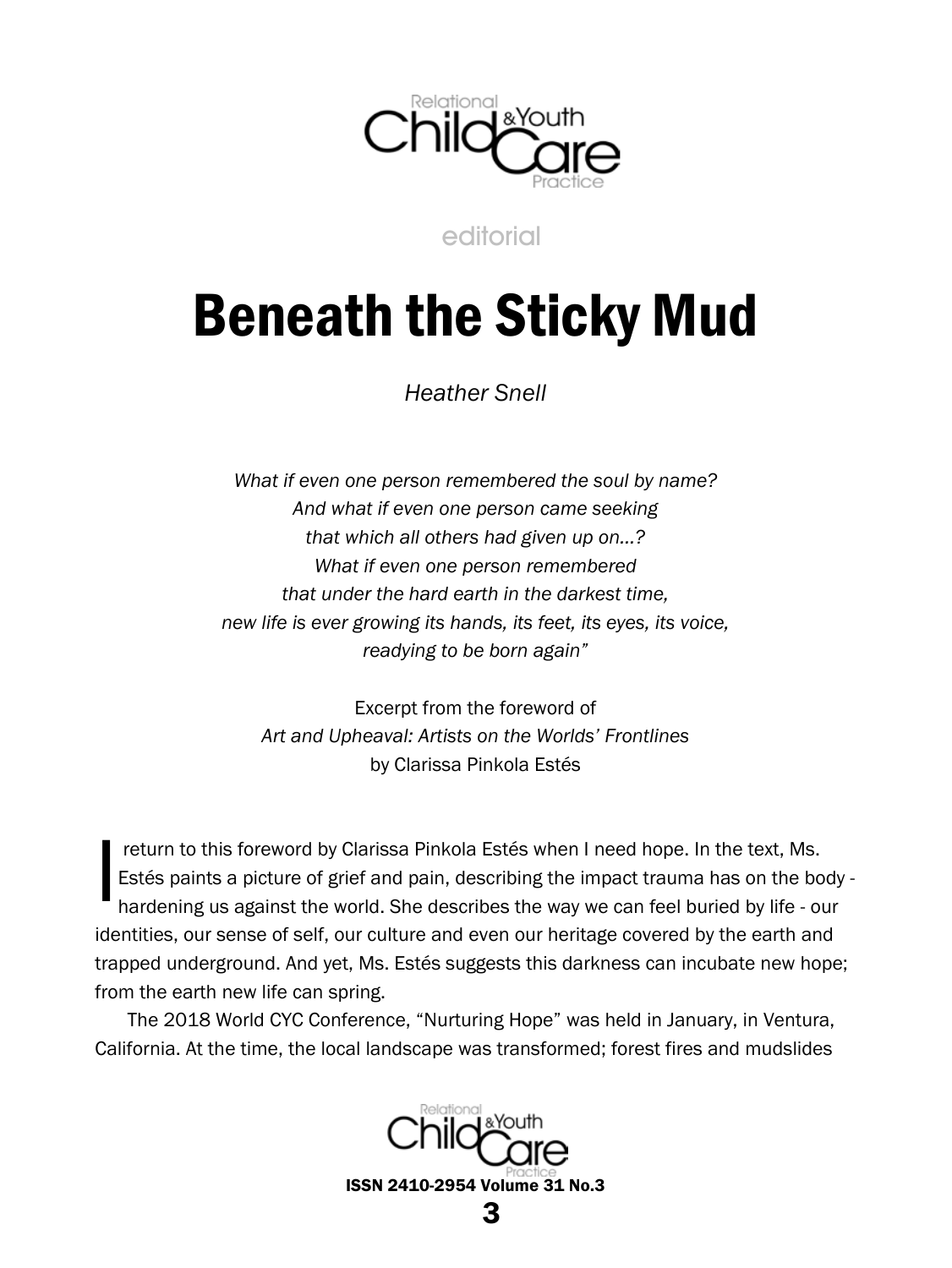had scarred the terrain. In this context, the guiding concept of "Nurturing Hope" seemed highly relevant, as both a feeling and a concept. While Child and Youth Care practitioners go by many titles and names, and work in diverse settings, they meet the challenges of nurturing hope in the life spaces of young people, their families and communities every day. This involves expectations and desire. It often means imagining what the future might look like.

The articles in this issue challenge us to imagine alternative futures. The writing, research and first-person narratives sharing this issue might feel a mudslide – a chronicling of normative oppressive practices and troubling gaps in services. Beverly Jean Daniels not only examines relational praxis through the lens of racism but deepens this experience in her first-person narrative "Today I tried to Go to School." Carys Cragg begins her examination of post-structural youth work practice by asking us "Where are you coming from?" and Sewsen Igbu and Christine Baccus consider intentional relational practice as it might be if only it were guided by critical theoretical foundations. It feels 'sticky' when Igbu and Baccus ask to imagine "How would our relational practice transform if we operated from a theory of humanness as opposed to a humanity that is intentionally designed to be exclusive?"

However, the sticky mud dries and under this 'hard earth' there is hope. The authors in this issue "come seeking that which all others have given up on." Against this landscape, I turn again to Ms. Estés' poetry as a hopeful description of Child and Youth Care practice

–

*"the hard work of hauling, lifting, heaving the dragging, sharing and best guessing about what might be needed next without ever knowing for certain beforehand but often enough, trusting spirit, and being en puente, exactly right about what is needed exactly right now."*

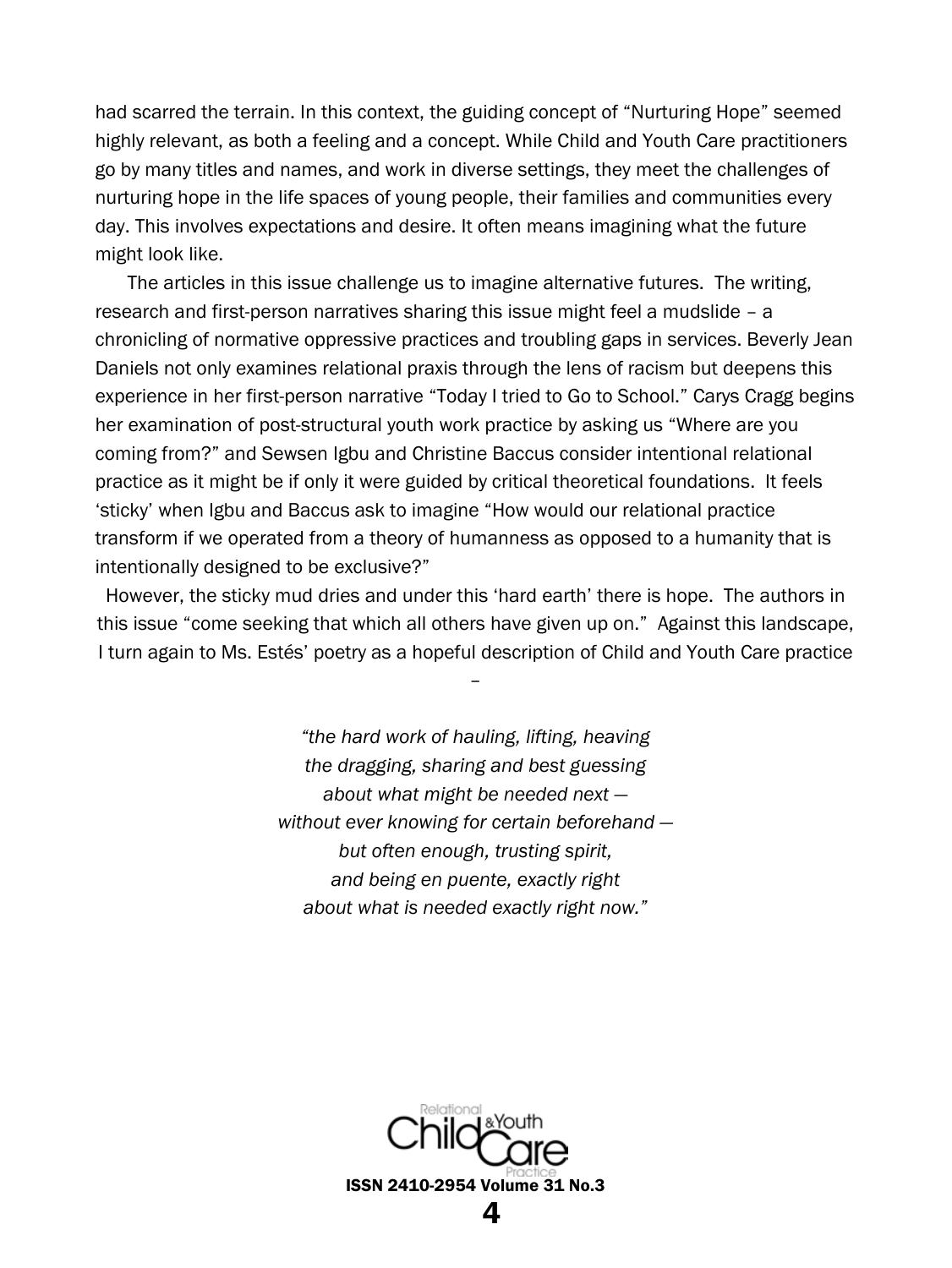

#### Heather Snell

has been involved in Child and Youth Care practice and education for over 30 years. From direct care in a variety of settings to CYC education Heather's practice and approach is often eclectic, drawing her to the 'in betweens', merging disciplines, and supporting collaborations. After teaching and coordinating the CYC and BCYC programs at Humber College for many years, Heather is currently part time faculty with both the Ryerson University CYC undergraduate and graduate programs, and with the University of Strathclyde MSc in CYC. She is also a member of the Child and Youth Care Education Accreditation Board where she chairs the Research Committee.

# **SAVE THE DATE**





# **4th CYC WORLD CONFERENCE**

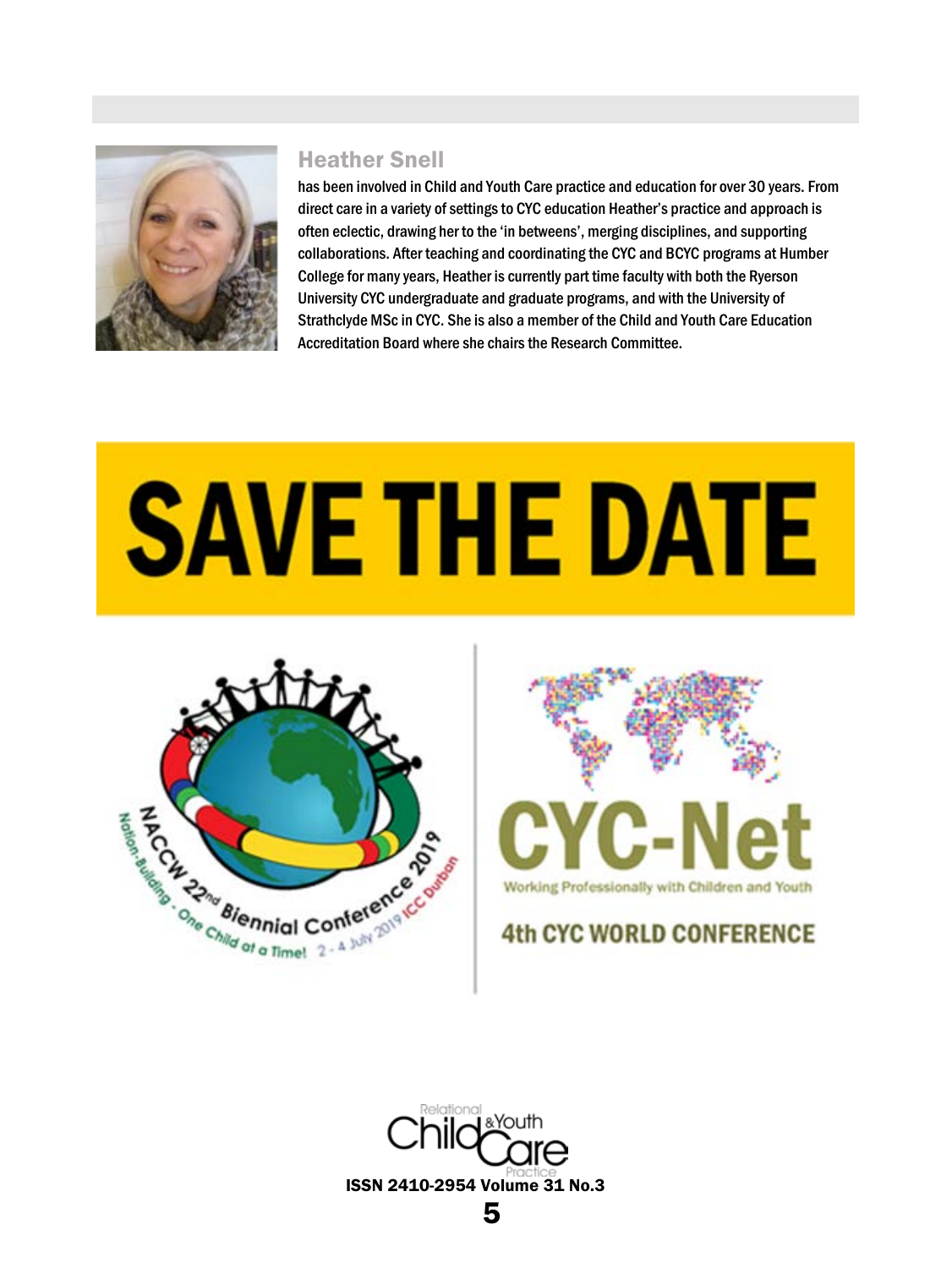# <span id="page-6-0"></span>Talk-Listen: Centering Youth Wisdom in Group Work at Peak House

<span id="page-6-1"></span>*Bhupie Dulay, Stefanie Krasnow, Vikki Reynolds and Graeme Sampson*

"Drugs just took over. But I was always there — hidden somewhere. I just needed to find the old me again. Peak House was the place I could do that"

Serina

#### *Abstract*

The Talk-Listen group is a therapeutic group at Peak House that exemplifies a set of ethics, values, and practices, which aim to center and uphold youth wisdom. In this article, transcripts of Talk-Listen groups are utilised to illustrate therapeutic practices that aim to co-construct relational safety, address the contexts in which struggles exist, illuminate resistance, and weave a sense of belonging, connection and hope amongst youth. These practices create the foundation on which youth wisdom can be recognised and witnessed. Through the demonstration of youth wisdom in practice, this writing also explores the importance of recognising the following in therapeutic work with youth: resistance to oppression as wisdom, the ways that youth laterally mentor and uphold one another, true collaboration and client-centered practice, transformation and change, and the ethical requirement of amplifying hope.

# Peak House

"I've never had a space like this before …"

**Perry** 

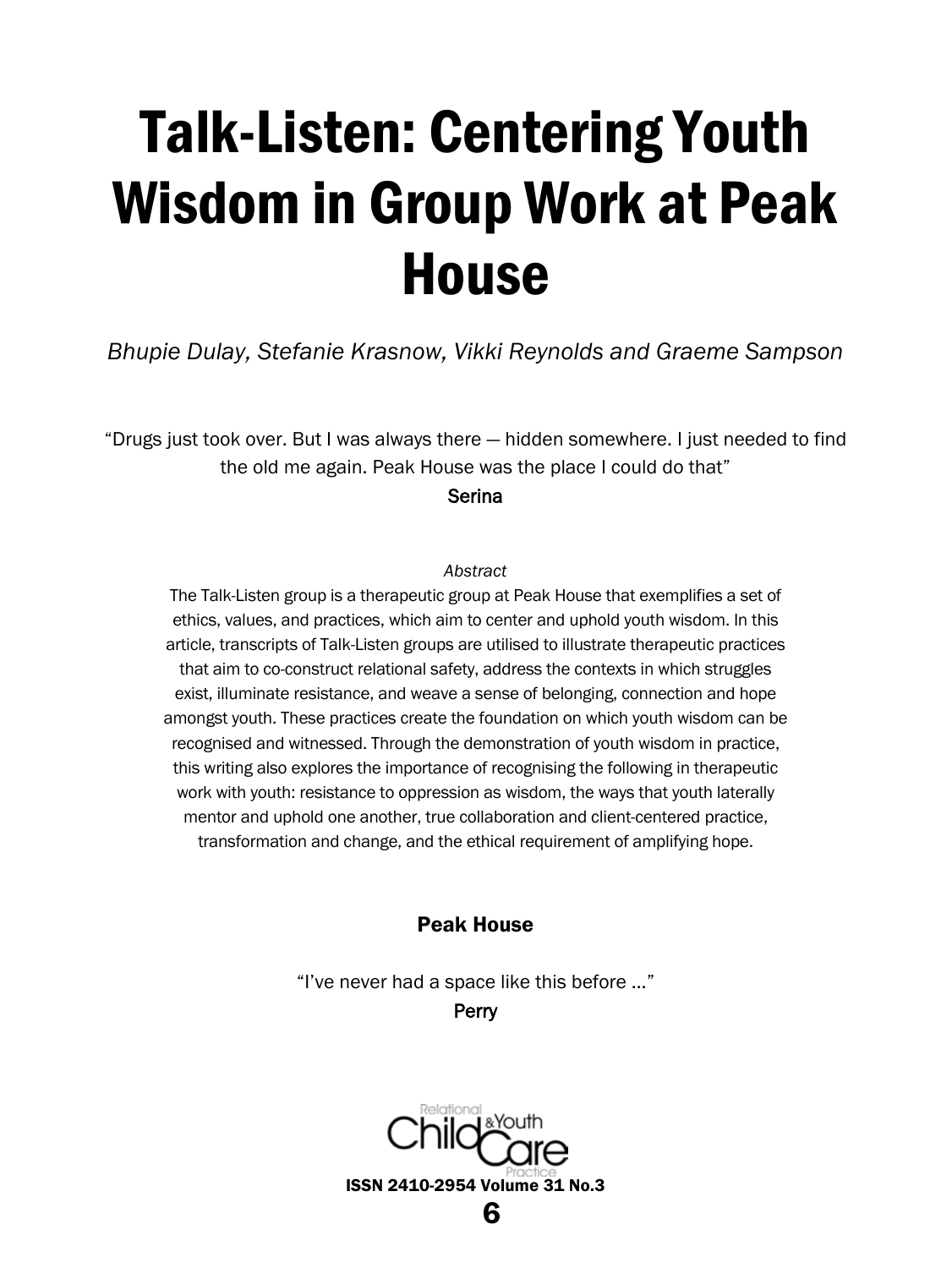Peak House is a live-in program for youth ages 13 to 18 who are struggling to reclaim their lives from substance misuse and oppression. This program is known for its history of creativity in therapeutic practice, and for its efforts to provide a welcoming space for youth of all cultural backgrounds, genders/gender expressions, and sexual orientations. Peak House utilizes a narrative-informed, collaborative approach (Anderson, 1997; White & Epston, 1990; Madigan, 2011) when working with youth, their families, and communities. This ethic of collaboration manifests as a spirit of *walking alongside* youth on their journeys as opposed to a paradigm of *treatment*. During a young person's stay at Peak House, the entire staff team collaborates with them through ongoing dialogue, negotiation, exploration, and solidarity work. Any professionalized knowledge that staff hold is decentered to make space for youth wisdom, creativity, and insight. By doing so, youth become the centre of the work. Because Peak House is a group program, centering the youth refers to individual youth *and* the group of youth as a whole. Centering youth in this way requires fluidity, flexibility, and moral courage.

Peak House has been, quite literally, co-created by the youth who have walked through the doors over the past 30 years. Wisdom and feedback from youth are directly incorporated into practice. The program guidelines, therapeutic practices, and environment at Peak House have all been shaped primarily through the contributions of youth over time (W. Wittmack, personal communication, April 10, 2012). There is a long history of collaborative and innovative therapeutic practices emerging from Peak House, of which the Talk-Listen group is only one. Many staff have written articles to share these innovations with other communities (Dennstedt & Grieves, 2004; Reynolds & Kelly, 2018; Sanders, 2007). The Talk-Listen groups owe much to the rich history of reflecting teams<sup>[1](#page-7-0)</sup>. The Talk-Listen group, like the program as a whole, enacts the co-creation of Peak House culture. In this therapeutic group, youth co-create a *safe-r* (Bird, 2004; Reynolds, 2011), collaborative space within the house by sharing and honoring one another's stories, celebrating their therapeutic work, and acknowledging the ways they each contribute to one another's journey. Many youth have let us know that such practices often extend beyond the Talk-Listen group and influence the group culture at Peak House as a whole. For instance, youth who are newer in the program have expressed that being invited into

<span id="page-7-0"></span> <sup>1</sup> The origination of Reflecting Team practice begins with Goolishan's Family Impact Teams (MacGregor et al, 1964), the work of the Milan Team, (Boscolo et al., 1987), the work of Tom Andersen (1991) who gave this specific practice its name, and especially Michael White (1999). Anderson and Jensen (2007) dedicated their expansive book *Innovations in the Reflecting Process* to practitioners in what they called the reflecting process movement.

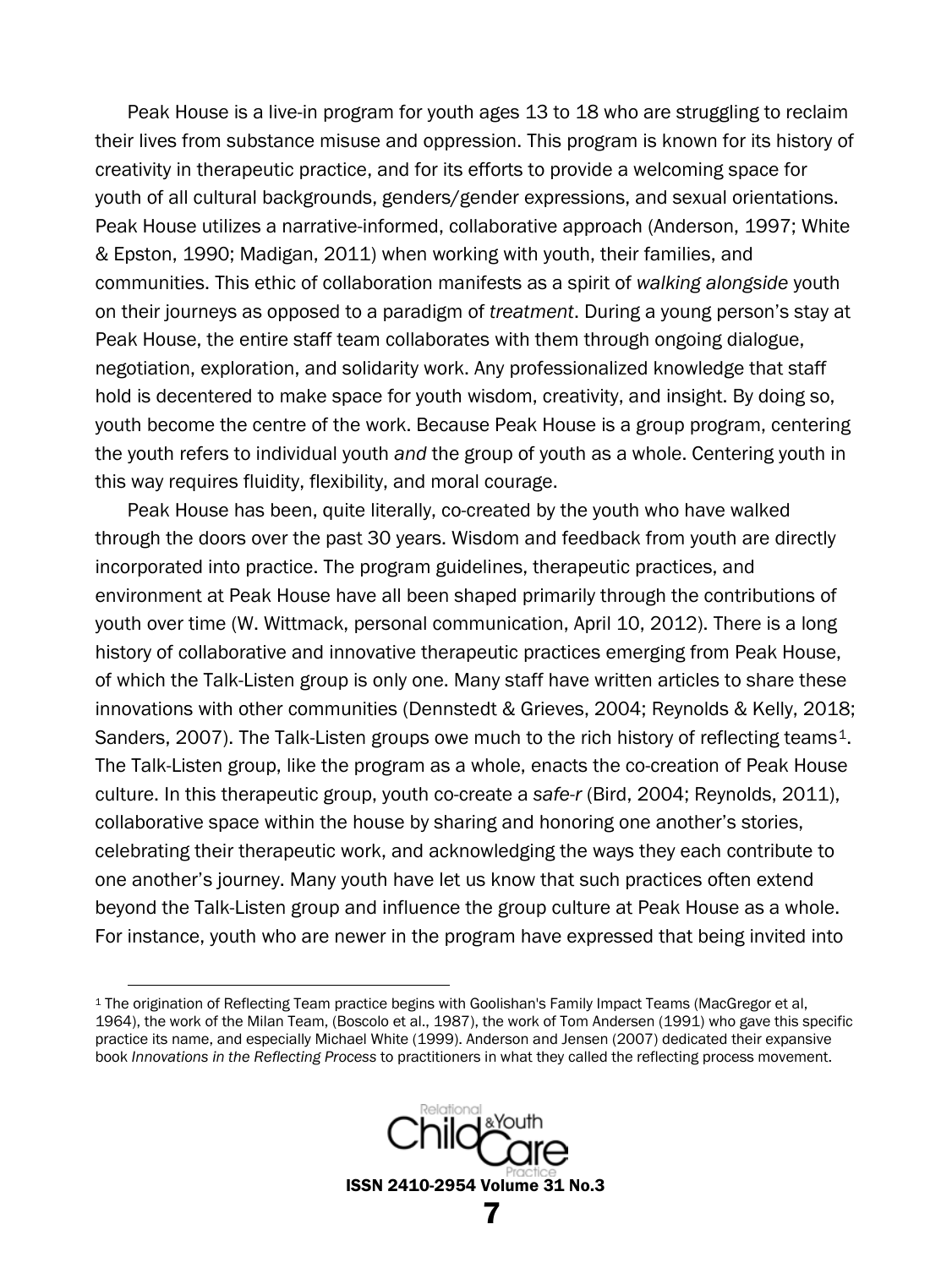Talk-Listens helped them feel safer to open up and share their own stories in other contexts.

#### An Overview of the Talk-Listen Group

"I'm proud of myself now for realizing all this and I'm also really grateful that there's people here I can talk to about that…. I don't know how you did it here, but you showed me, so I'll try and do what Peak House did for me for someone else."

#### **Christy**

The Talk-Listen is a structured group that aims to uncover, enrich, and intentionally honour youth wisdom. Structure is used to provide safety and a unique therapeutic environment. The Talk-Listen is a type of witnessing group (Reynolds, 2002) where youth share their expertise, wisdom, and insight. Talk-Listen groups usually occur closer to the end of a youth's stay at Peak House and/or after a significant piece of therapeutic work has been completed, as a sort of rite-of-passage ceremony. To this end, the Talk-Listen group tracks and honours the changes youth make in their lives. This witnessing transforms the stories of change into stories of wisdom and legacies that extend far beyond the individual youth themselves by virtue of being witnessed by a group.

#### *The Structure*

The format of the Talk-Listen group is divided into three parts: one youth and therapist have a conversation [the Talk-team], then the rest of the youth and a second therapist [the Listen-team] have a conversation about what they heard from the Talkteam and how it impacted them, and finally, the Talk-team has a concluding conversation about what it was like to hear the Listen-team's reflections on their first conversation. In general, the Talk-team and the Listen-team do not interact with each other directly. This provides a linguistic space for each team to listen and witness the other without needing to respond in the moment. Such structure allows youth the opportunity to experience the impact they have on others, which is significant for youth whose voices and experiences have been silenced or marginalized. Even though the Talk-team does not directly address the Listen-team, their presence is acknowledged and named to ensure safety, since a young person and a therapist would have a very different conversation if they were talking alone as a dyad and not being witnessed by a larger group. Though the Listen-team is not

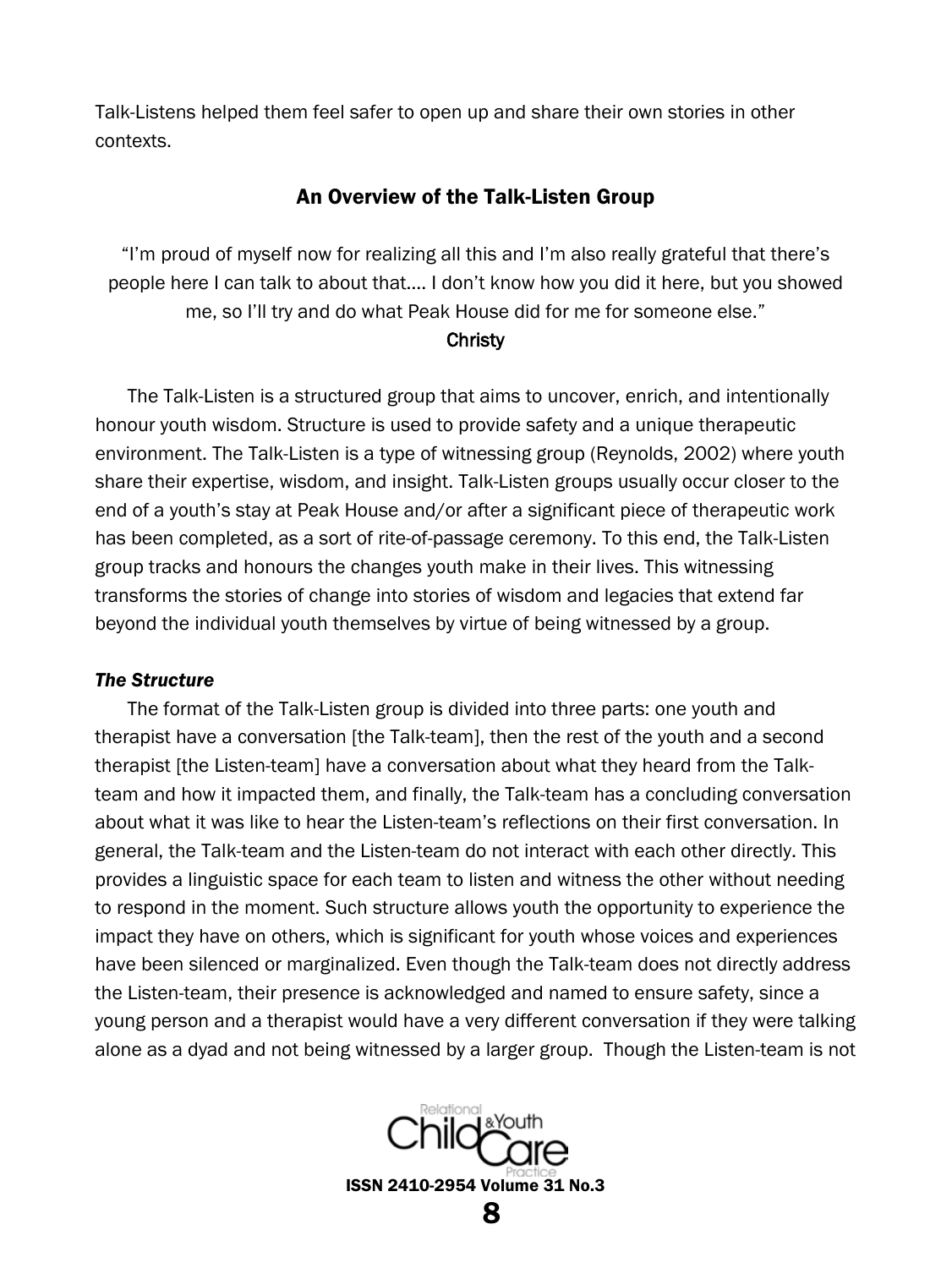directly spoken to by the Talk-team, they serve a central role in framing, reflecting, and augmenting the significance of the conversation had by the Talk-team. Many youth report that this is their first experience of witnessing their positive impact on others while being witnessed for their own strength, courage, and wisdom. The therapist who facilitates the Listen-team's conversation works to gather points of connection, solidarity and resonance by asking questions to the Listen-team such as, "How does this relate to you?" and "What was it like to hear about [youth's name] journey?" The role of the Listen-team's conversation is to weave a sense of community, belonging, and connection (Reynolds, 2002). Youth in the Listen-team strengthen the story of change that the Talk-team discuss, learn from the wisdom shared, amplify hope, and build or strengthen solidarity.

#### *The Purpose*

# I learned from Fae's Talk-Listen. Even now, later in my stay at Peak House, I keep thinking, what would Fae do? **Cynthia**

The Talk-Listen group is an intentional celebration of the hard work youth accomplish when renegotiating their relationships to problems and to significant others while at Peak House. The Talk-Listen group provides space for individual youth to be witnessed, respected, and listened to; at the same time, it provides the space for a group of youth to learn from and inspire one another. Youth are frequently told what they need to be doing by not only well-intentioned adults but by the systems that govern their lives. Youth are continuously told that their brains have not fully developed and that therefore, they are not able to make sound decisions about their lives. Our experience at Peak House has demonstrated that youth can not only make brilliant, significant, and logical decisions but also mentor and inspire other youth, if they are given a safe enough space to do so. Youth also look forward to Talk-Listen groups as they take pride in leaving a legacy or teachings behind. This is illustrated by Valerie speaking to the therapist, Vikki, about why she wanted to participate in a Talk-Listen:

*Vikki:* What is it about Talk-Listen group that was interesting to you?

*Valerie*: I just want to kind of get a message out there I guess.

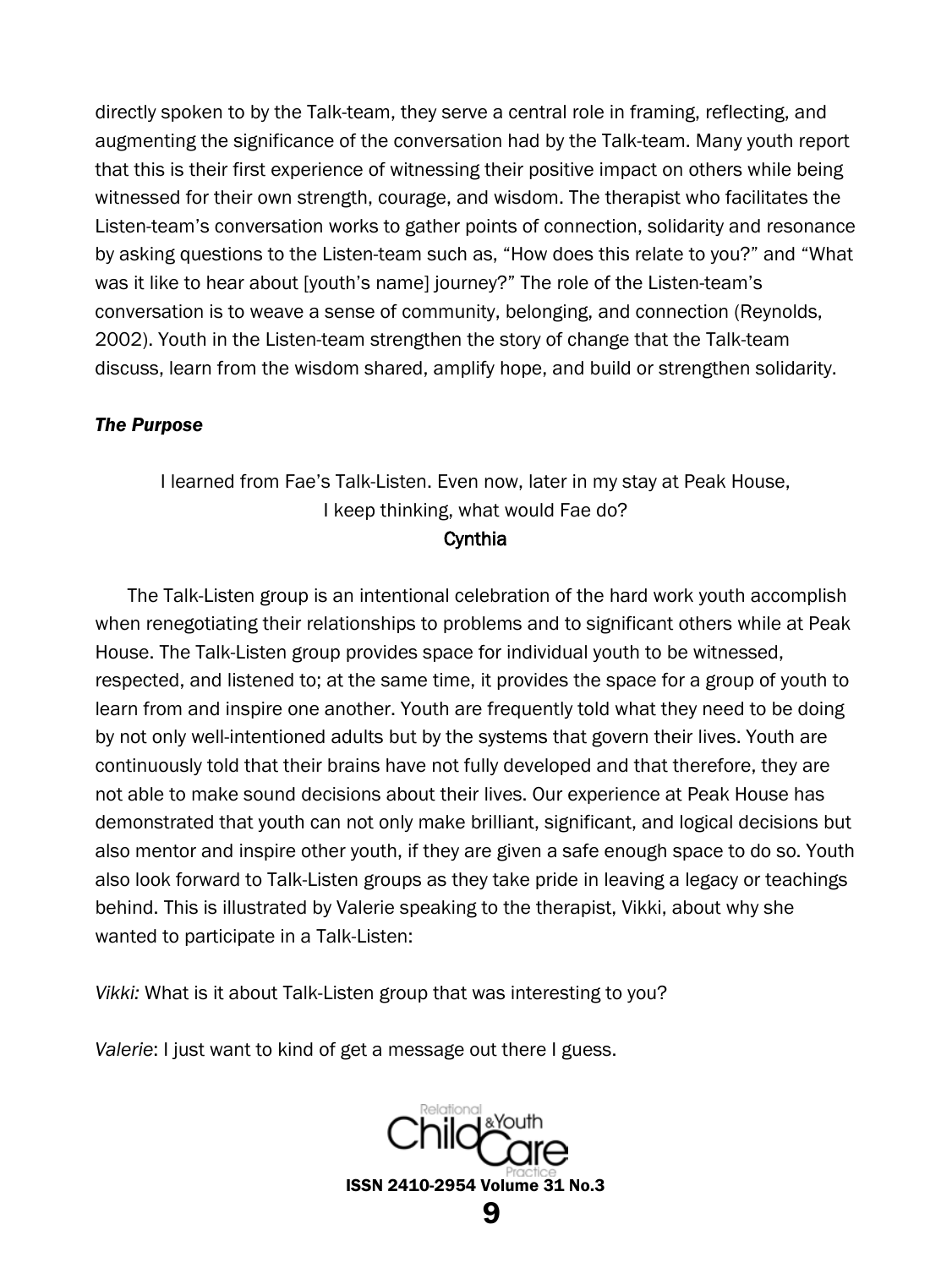*Vikki:* Do you have any hopes for what could happen in this conversation?

*Valerie:* I hope that people can relate to some of the things that I'm saying and hopefully something will occur to them or they'll have an epiphany. Best-case scenario someone realizes something they didn't realize before.

Valerie challenges the stereotypical assumption that adolescents are self-involved, as she discusses the importance of being a role model and creating change in communities:

*Valerie:* There's a lot of people that aren't here but people out there that I know that I'm really hoping they can follow my example. Like people that need help that I care about back at home. So even if in some way, one day they can hear my voice and see that if I can do it they can do it and for people here too.

# Structuring Safety

I really appreciate everyone making it a safe space for me to be able to share stuff like that. Everyone is supportive of it and even if people don't have the same opinions of it as I do, they still give me space to say mine, which I really appreciate.

## **Christy**

Creating (relative) safety in a group cannot be achieved by resorting to formulaic approaches. As described by Reynolds (2011), structuring safety is fluid, relational, intentional, and imperfect. The therapist is required to remain open to dismantling power while genuinely collaborating alongside youth. Before a Talk-Listen takes place, the therapist and the youth who is at the center of the Talk-Listen have conversations about whether they would like to participate in a Talk-Listen. In this conversation, they discuss what that process would look like, what they would like to focus on in the Talk-Listen, and what they want to refrain from discussing in front of their crewmates<sup>[2](#page-10-0)</sup>. This ensures that the youth is fully informed about the process before they enter the vulnerable space of a Talk-Listen group. All of the above is re-visited at the beginning of the Talk-Listen with a series of questions from the therapist such as, "What had you saying yes to the Talk-

<span id="page-10-0"></span> <sup>2</sup> Youth at Peak House refer to their peers as "crewmates."

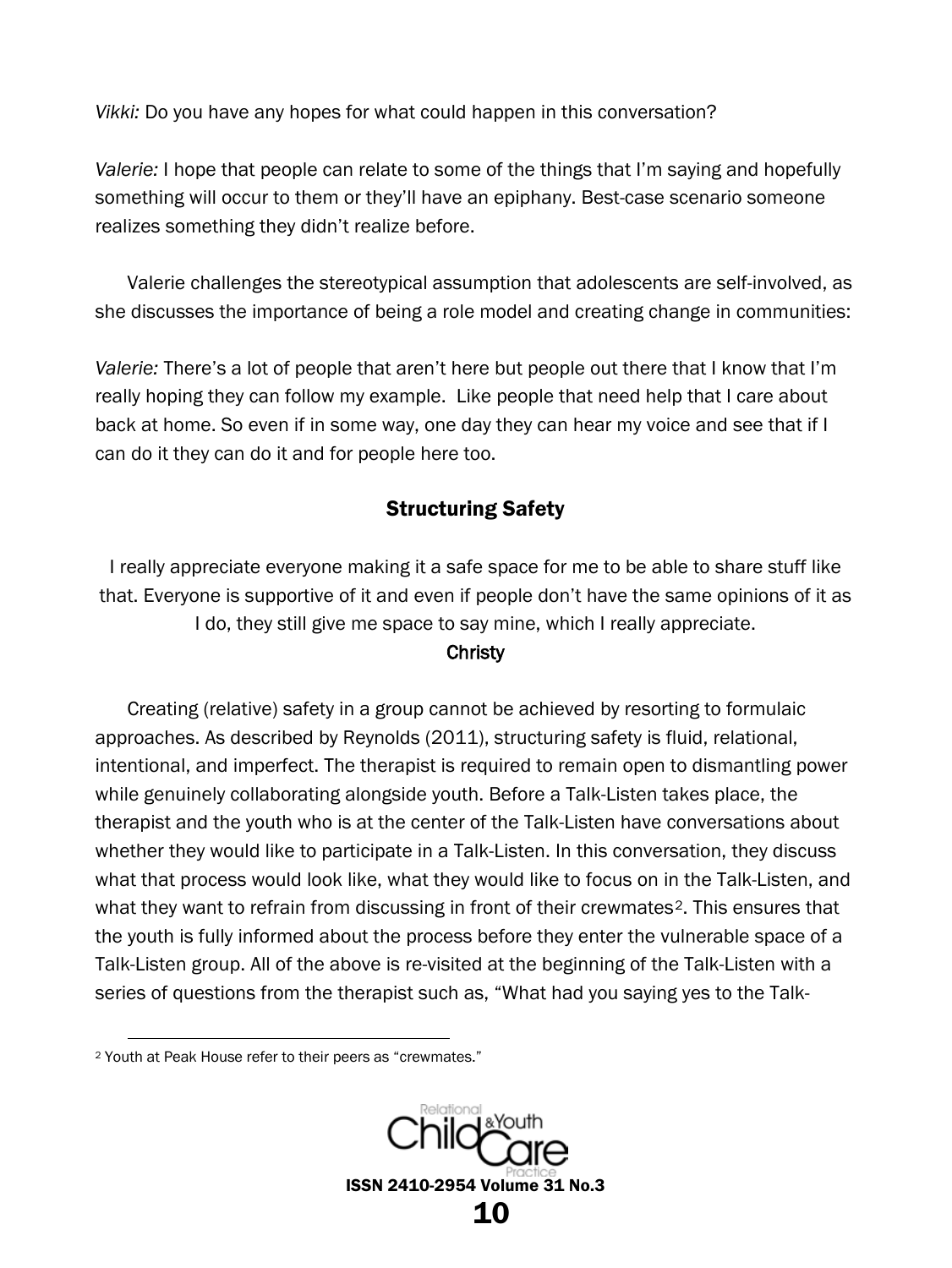Listen?", "Do you have any hopes for this conversation?", and "How will you let me know that you do not want to talk about something?"

Part of structuring safety with youth is normalizing the process of saying "no" even and especially to adult authority figures, such as therapists. Below, Vikki discusses the importance of saying "no" and by doing so, Vikki acknowledges and fosters Valerie's courage amidst a system where a youth's "no" is routinely invalidated. Hearing a youth's "no" ensures that we do not replicate the interpersonal, systemic violence that all too many youth experience:

*Vikki:* If I ask you anything that's not cool, stop me yeah?

*Valerie:* Okay yeah.

*Vikki:* Okay and if I go anywhere you don't want to go.

*Valerie:* Okay.

*Vikki:* Okay. Just so you know, you can say no to me.

*Valerie:* For sure.

*Vikki:* Jess always does. So do these four. \*laughter\* So just, you know because I might ask you a question you might not really want to answer, so think about that.

*Valerie:* Mmm.

Structuring safety in this way is essential for creating a space where youth can be vulnerable and authentic. When youth say "no", this is in fact a very vulnerable, courageous, and in many ways, risky moment for them. Below, Christy says, "no," by correcting her therapist, Graeme. Graeme hears the "no", honours the teaching from the youth, decentres himself, and acknowledges her strength and courage. This type of genuine critique from the youth illustrates the presence of relational safety between Christy and Graeme:

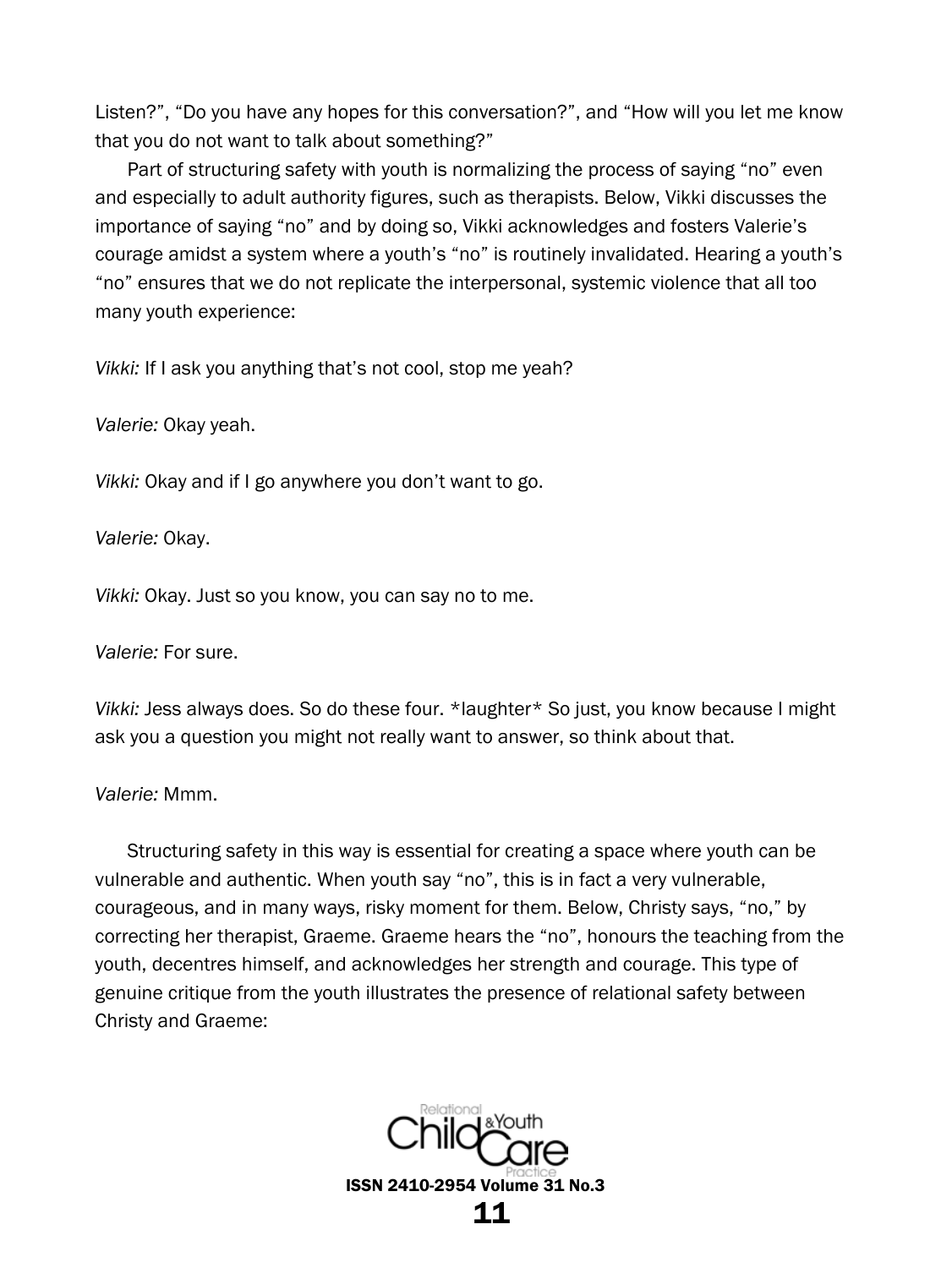*Graeme:* Your idea of what's useful, it sounds like that's really changed too.

*Christy:* Yeah, definitely.

*Graeme:* Like as a woman being useful. You're talking about speaking to other women and you're talking about breaking silence and you're talking about raising consciousness.

*Christy:* I think because I've really overplayed the term useful in my head, so it kind of pisses me off now to have to think about is this useful, is this not useful?

*Graeme:* Let's not cover it then \*smiles\*.

*Christy:* I go way too far in. I'd like to think that everything I say could be useful to someone somewhere even if it seems really pointless right now, you know what I mean?

*Graeme:* Thanks for correcting me on that, I appreciate it. And the other thing is, it must take a lot of courage and forgiveness on your part to have these conversations with men, like me, for example.

While honouring the teachings from the youth, the therapist also makes his privilege transparent and is accountable to that power.

#### *Situating Struggles in the Social World*

I feel like I am cared for at Peak House and that hasn't happened anywhere else in my life.

#### Cam

Talk-Listen groups highlight the importance of recognizing that all struggles exist relationally and within a social, political context – including and especially struggles with substance misuse. Struggles do not arise nor are they healed in isolation. A central aim of the Talk-Listen group – and the therapeutic approach at Peak House at large - is to expose and address the relational, cultural and systemic dimensions of the problems affecting the youth we serve. We intentionally situate youth's struggles in social contexts

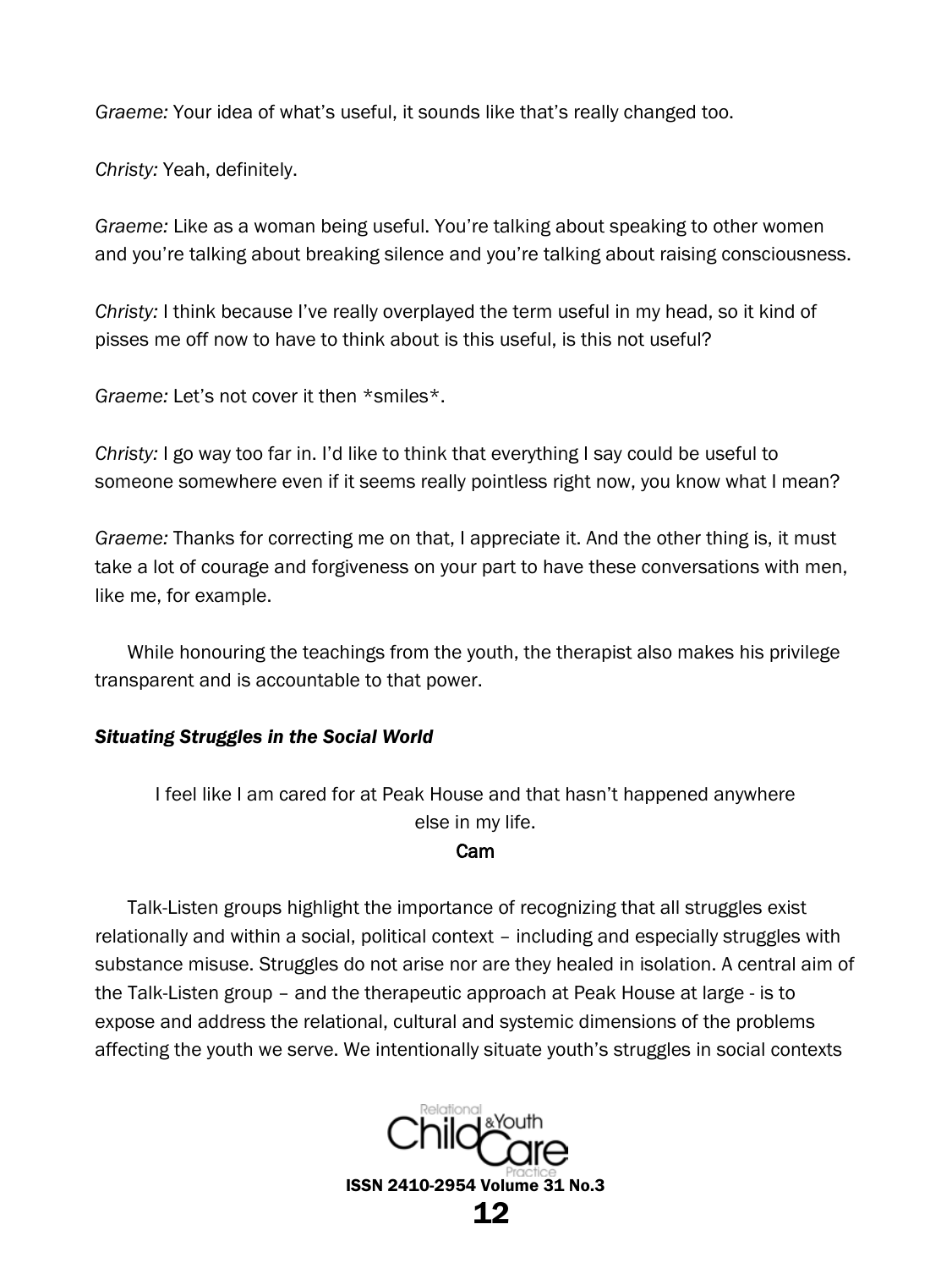where there are systemic oppressions and abuses of power that promote suffering. We resist locating suffering within the landscape of a young person's brain. This approach centers their wisdom - namely, their preferred responses to suffering, and their acts of resistance to oppression. Below, Graeme and Christy's conversation tracks the discourses that got in the way of her rights, beliefs and values, which makes space for Christy to reclaim her voice, and for her voice to be witnessed:

*Graeme:* […] what's this process been like for you? To go from thinking this is normal, thinking to be used and disempowered is what's expected and going to, wait a minute, I have rights and I should be angry about all that.

*Christy:* Yeah, I guess it's something I've always known inside of me, but I never had anyone to say that to, and I never had a right to get mad about it, you know, 'cause in my life, I'm surrounded by a lot of men that hold power positions, so I never really thought that I had a right to complain about anything like that. So now realizing that I have a voice, and I do get to say stuff like that, is pretty awesome.

*Graeme:* It's been really powerful to be allowed to witness that.

Above, Graeme and Christy mutually acknowledge *both* the social constraints on Christy's life - the things she's been taught by patriarchy - *and* Christy's personal agency within these constraints - the way she's "always known." In this regard, Christy is positioned not as a passive victim of these social constraints but as an active agent in her own life (Brown, 2007; White & Epston, 1990). Youth have mentioned that being held up in this way supports them to embody their own values and preferred ways of being.

The Talk-Listen often goes a step further in acknowledging that it is the absence of cultural space for youth wisdom, youth resistance and solidarity that is the problem. Christy articulates how she feels isolated, not only from women in her life, but from her preferred meaning of women's culture. "Connections that are liberatory and preferred" (Reynolds, 2002, p.97) are eclipsed in Christy's life by patriarchal structures that pit women against each other. Christy acknowledges that those structures benefit from keeping women isolated from solidarity with one another, because if women banded together to "talk about the real problems" those systems could be more easily dislodged:

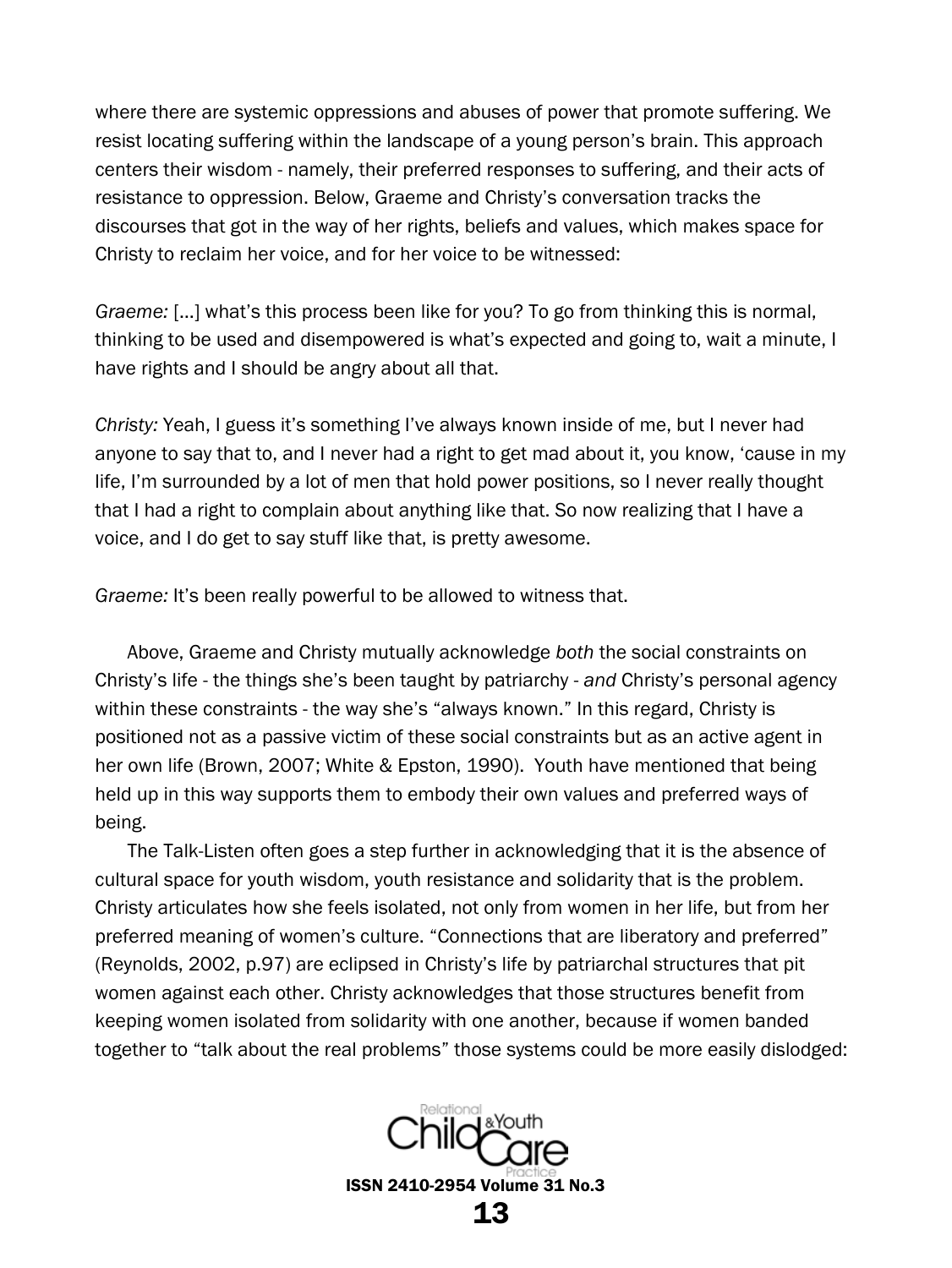*Graeme:* You talk a lot about the ways society is set up and the messages women are taught, do you think that society doesn't want women to be talking to each other about this kind of thing?

*Christy:* Yeah […] I have a lot of theories. […] Women are always in a competition for the attention from the men and that's one of the ways to turn women against each other, so they don't team up and talk about the real problems.

Locating problems in contexts helps youth not only to separate from the struggles they experience but also to find connection and belonging with others who stand alongside them in relation to these struggles. The therapist continually enacts an ethic of belonging (Richardson & Reynolds, 2012) by making points of connection amongst the youth visible and relevant. Here, Graeme speaks to the conversations between young women at Peak House, and the impact that experiencing this connection to community can have:

*Graeme:* What kind of a difference has it made being able to have conversations with other women, like, here for example, or…?

*Christy:* […] it is kind of sad because I know I'm not the only person that goes through this. You know, it'd be a lot easier if I just went through the shitty time, but […] this is a real problem in the world we live in and I think most of the female-identified people that came into Peak House have had this problem on their own. I've talked about it with them. So, on the one hand, it's heartbreaking but on the other hand it's also helpful because it's empowering, because I don't have to do it myself. You know what I mean?

#### Youth Wisdom

Wisdom is often recognised synonymously with age. Ageism erases the wisdom that youth carry. Adults working with youth can easily replicate ageism and dismiss the insight, strengths, and abilities of youth. Youth often find themselves silenced or are taught to doubt their own voice and knowledge. In this way, ageism teams up with many other systems of oppression that silence and invalidate youth's wisdom. The Talk-Listen group is a space where this is deliberately resisted and reversed: youth voices are centered, and elevated. In Talk-Listen groups, the therapist seeks to acknowledge and affirm

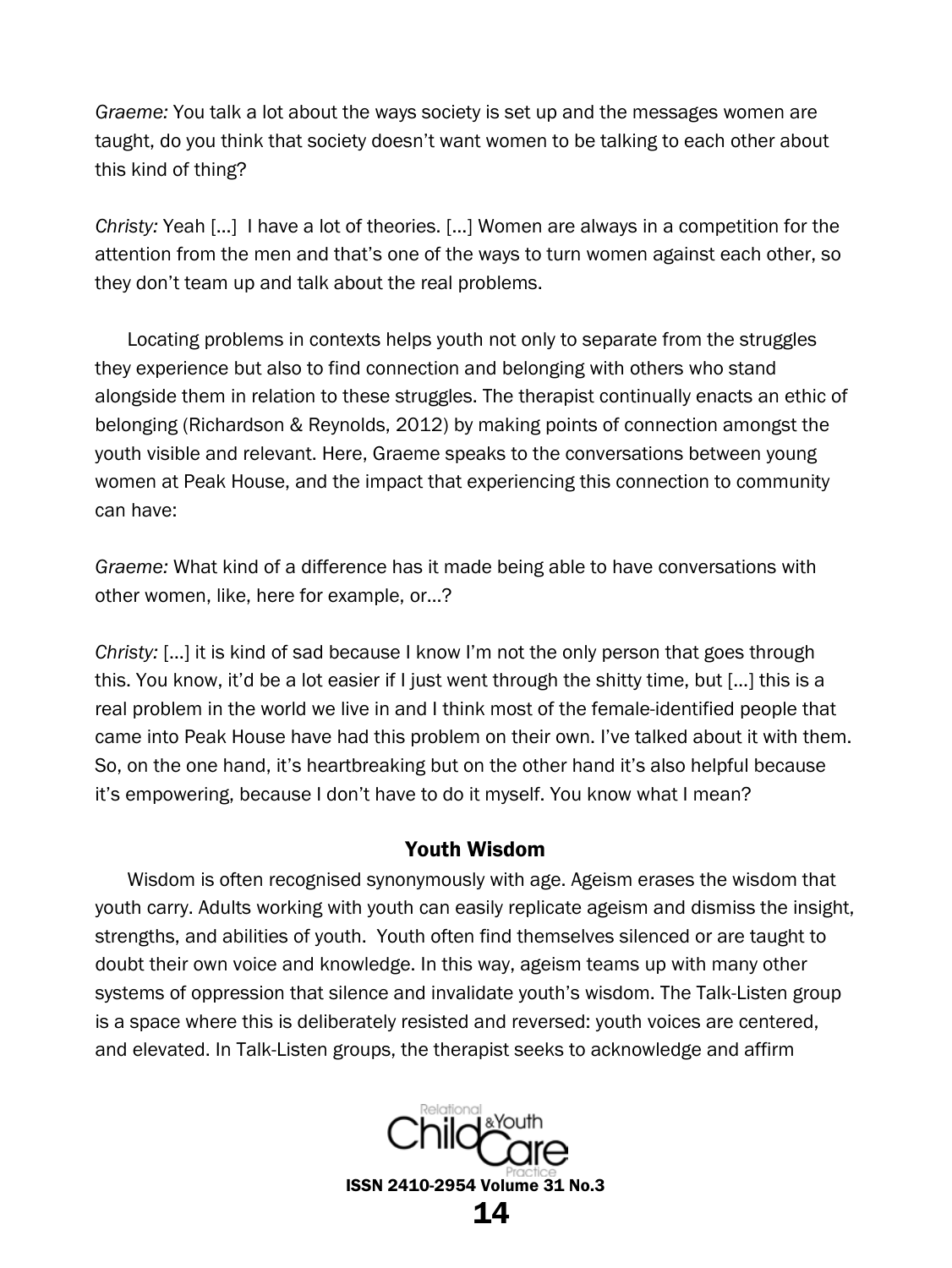youth's ideas, perspectives, experiences, and insights *as* wisdom. The group environment creates a space where youth's wisdom is validated and witnessed for its ability to transform not only a single life, but the lives of others. The Talk-Listen thus involves youth hearing their own knowledge and wisdom reflected in the knowledge and wisdom of their peers. Youth tell us that being honoured for their wisdom instils a sense of pride that challenges and usurps any negative stories about their identity inherited from the dominant discourse about youth who struggle with substance misuse.

#### *Celebrating Resistance as Wisdom*

Drugs, the media, and others have written our story for us. Here [at Peak House], we challenge that, we rewrite our stories. We become the authors of our story.

#### Byron

Resistance of oppression is often pathologized to discredit, dismiss, or silence it (Coates & Wade, 2007). Youth resistance to power is frequently pathologized or dismissed through language such as "non-compliance" or "disobedience." In the Talk-Listen, we intentionally challenge and reverse this by witnessing, recognising, and acknowledging youth's behaviours as acts of resistance to power and oppression - in fact, we recognize that young people's behaviours often exemplify creative, compassionate, and ingenious tactics of resistance. We acknowledge this resistance as part of their work as youth, particularly as they will be inheriting the struggles and turmoil in the world created for them by us adults and our predecessors.

We also recognize the many ways youth have developed strategies of resistance in order to survive or to protect and care for others in their lives. We see youth resistance as the way youth seek to protect their (or others') safety and dignity, rather than seeing it as an inconvenience to adult agendas. In fact, many youth express that being "othered", or being forced to conform (for instance, regarding sexual orientation, gender expression, creative or spiritual identities or practices) is often part of what led to problematic substance use in their lives. Below, the therapeutic conversation tracks the systemic oppressions that caused the pain, isolation, and self-doubt in Christy's life, which substances then took advantage of:

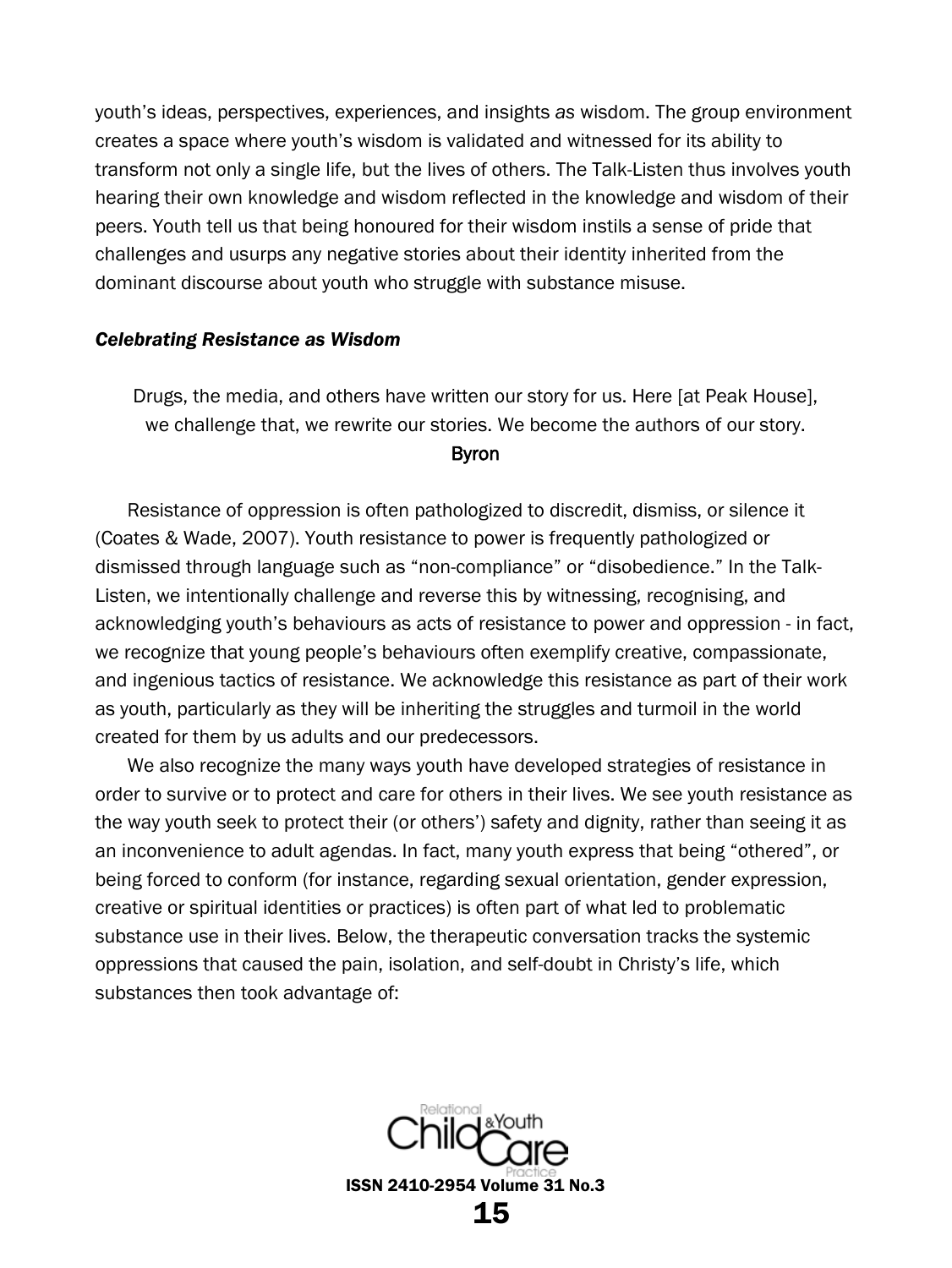*Graeme:* You've talked before about how you trust yourself now, and how that's been huge for you. […] you've been talking about society and we're talking about structures that are sexist and patriarchal… do you think that there's anything in there that has people, particularly female-identified folks, not trusting and second guessing themselves?

*Christy:* I think people talk about this as a problem that used to happen, but it's actually a problem that still happens and women are kind of, a lot of the times, made like they […] shouldn't have opinions […] so most times when a woman tries to speak up about something like this, they are just like, "Oh, you hate men, you hate this and blah blah blah," so, I think [that] makes people quiet about it. […] a lot of this is stuff I've wanted to talk about, but […] drugs have had a huge role in […] making me not want to do it and […] scared to do it [...] drugs kind of quieted my opinions inside myself so I didn't care to have to … you know what I mean? […] So, I think taking that away, I had a lot bottled up that I wanted to say for a long time.

*Graeme:* So, would you say that drugs really teamed up with all this stuff that you're talking about in society? […]

*Christy:* Well, for myself anyways, it's like, because I didn't feel like I was useful in other ways, but when in the "drug world" I could do things. Drugs made me hold onto the thought of being useful to someone. I was useful to men when I was using. I guess holding on to that because I didn't want to lose that, I didn't want to go back to being not helpful, not useful, and small.

Throughout the Talk Listen, the therapist challenges the myth that people choose their struggles with problematic substance use to support youth's resistance to oppression. The therapists work to highlight the wisdom, knowledge, ability, and intelligence that youth carry with them that is often pathologized, problematized, or minimized, especially in youth (Reynolds, 2011; Richardson & Wade, 2008). By deliberately witnessing these acts as resistance, space is created for the youth to recognize and appreciate their own power. For example, once space has been reclaimed for Christy to remember her own wisdom and power, the story of her knowing herself begins to be strengthened, alongside the story of her resistance of ageism, patriarchy, and misogyny:

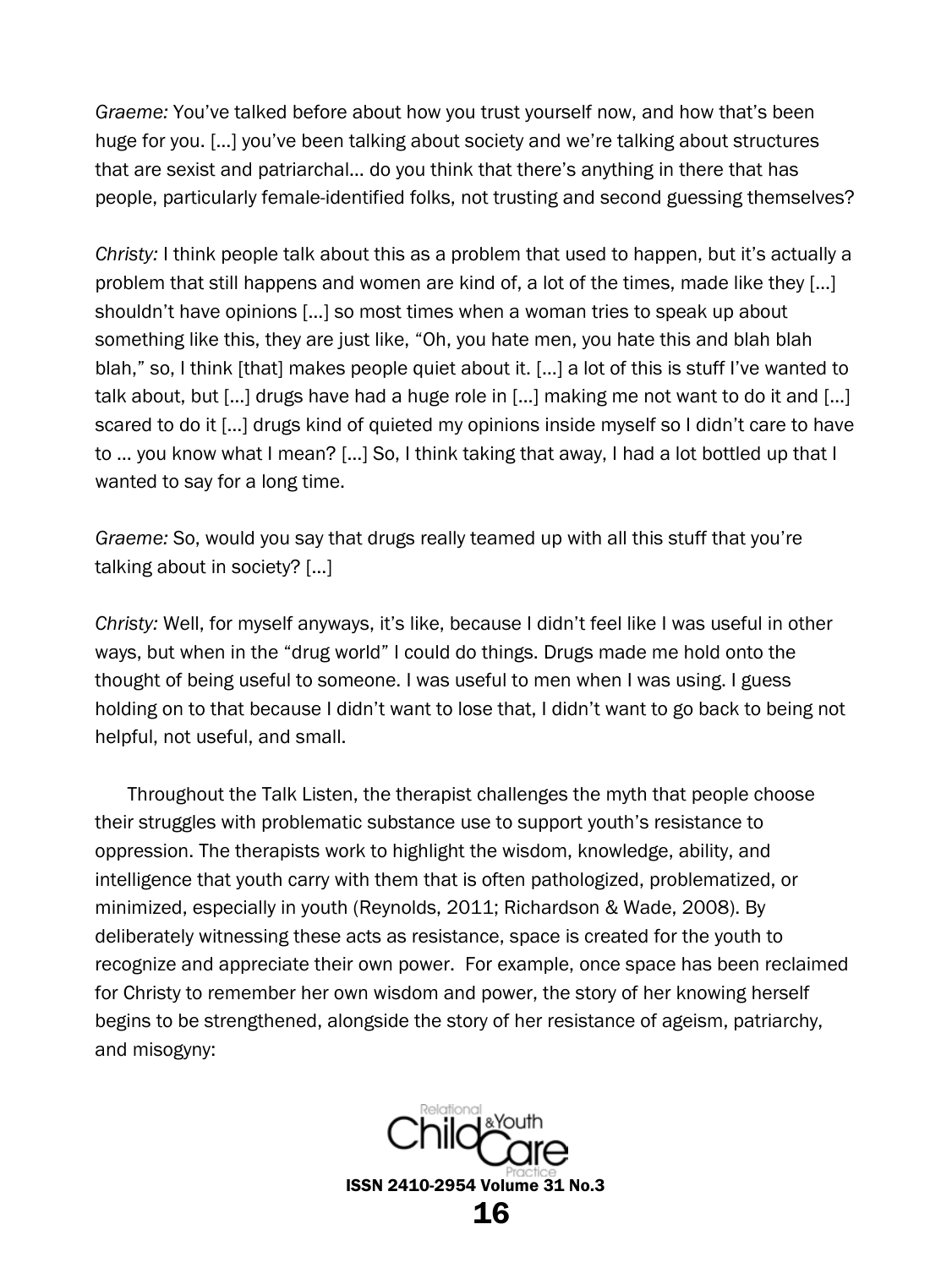*Christy:* I think it's weird that I have these ideas 'cause I never used to be opinionated like this, but now I have a lot of opinions and I actually say them.

*Graeme:* But you also said that you had a knowing about this for a long time.

*Christy:* Yeah, it was in me somewhere, but I just didn't know how to talk about it, and I kind of beat myself up, like I shouldn't think like this, like, "Oh I'm in the wrong for thinking this," but then coming here and learning more about it, it's like, actually it's not me that's at fault. […] It's not my fault these problems are here.

*Graeme:* It's hard to speak out when you don't have a lot of people to listen to you, right?

*Christy:* Yeah. I mean, even a lot of the women in my life don't see it, and that's not their fault either, it's just they're part of a system, but it sucks. It's hard not to be able to talk about it, like with my mom, with my aunt, or… you know what I mean?

## *Youth as Lateral Mentors*

To be in a program with a bunch of other youth with different views. I don't think I'd be able to do it on my own. Everyone is supporting each other here […] and that's the biggest thing.

#### Halle

In the Talk-Listen, youth take positions of "lateral mentoring" (N. Arthur, personal communication, March 1, 2010), whereby they build relationships of solidarity around shared struggles, form alliances around means of resisting or healing from these struggles and inspire one another in the telling and witnessing of their stories. This matters in particular as the alliance, solidarity and inspiration is created among, for, and by the youth. Corey illustrates the impact of being in solidarity and community with people in their journey through Peak House:

*Corey:* Christy was really quiet when I first got here and she was still kind of figuring things out for herself. And just how far she's come in almost nine weeks that we've spent together. Holy shit. Yeah, she wanted to love herself and have respect for herself and to

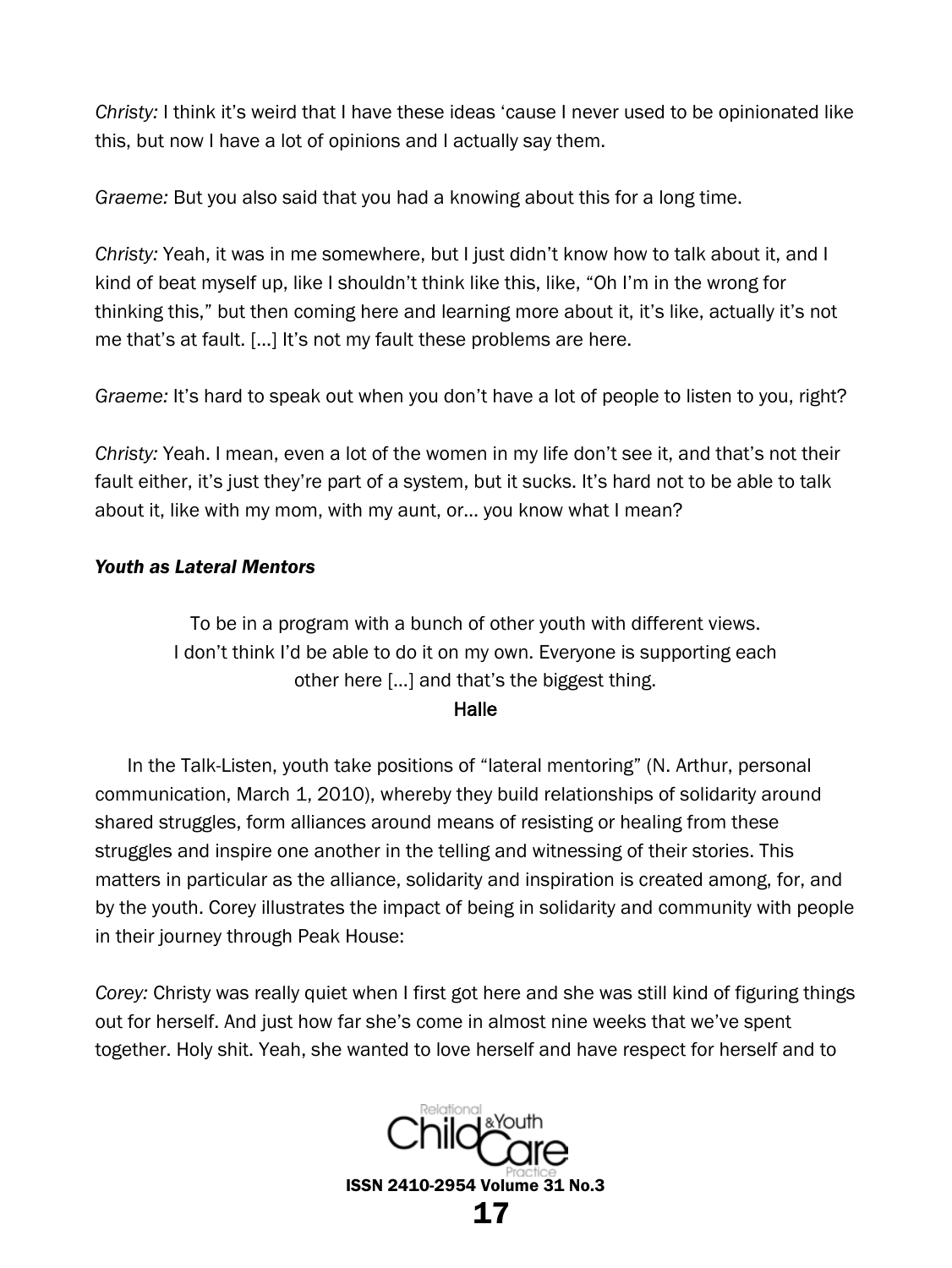let people know if something that we're saying is bothering her. If she doesn't like something we're talking about she'll be like, "Don't talk about that."

*Bhupie:* To the point where she even did it to Graeme. Isn't that amazing?

*Corey:* And nine weeks ago she wouldn't have done that […] and now she advocates for herself and she's aware of what people are saying and how it shouldn't be a part of society. She stands up for herself now, and that's something that's truly admirable.

#### *Youth as Professional Collaborators and Change Makers*

We learn our work on the backs of the youth we serve. The youth we have the privilege of working alongside show great courage in opening up to us and are generous when sharing their knowledge. As discussed previously, Peak House believes that youth are the experts of their experience. In Talk-Listen groups, the therapists work hard to deconstruct power by ritualistically giving *youth wisdom* the prestigious, centered space that professionalized knowledge usually occupies. Youth often express having had contrary experiences to this in their lives; they tell us that their knowledge, if recognized at all, is seen as less-than, where they are positioned as passive receptacles for the superior knowledge of adults. Through the Talk-Listen, we hear, honour, acknowledge, and celebrate not only youth's wisdom in their own lives, but their contributions to our work at Peak House and the world at large:

*Vikki:* So, I'm just hoping that Christy listens to your wisdom; this is so hard won from your life and from your work here. It makes me so proud to be part of Peak House. I'm just super moved and I think it's because I've been here for over 20 years and seen so many women devastated by men's violence and seen so many young men get caught up in this and it's not what they want to be doing either, so this really fed my hope. *Bhupie:* I remember when she was just starting to talk about some of these things and you and I looked at each other, we're like, "What?! That's amazing!"

*Vikki:* That's the shit!

*Bhupie:* Right? This is stuff a lot of folks take a lot of time to figure out.

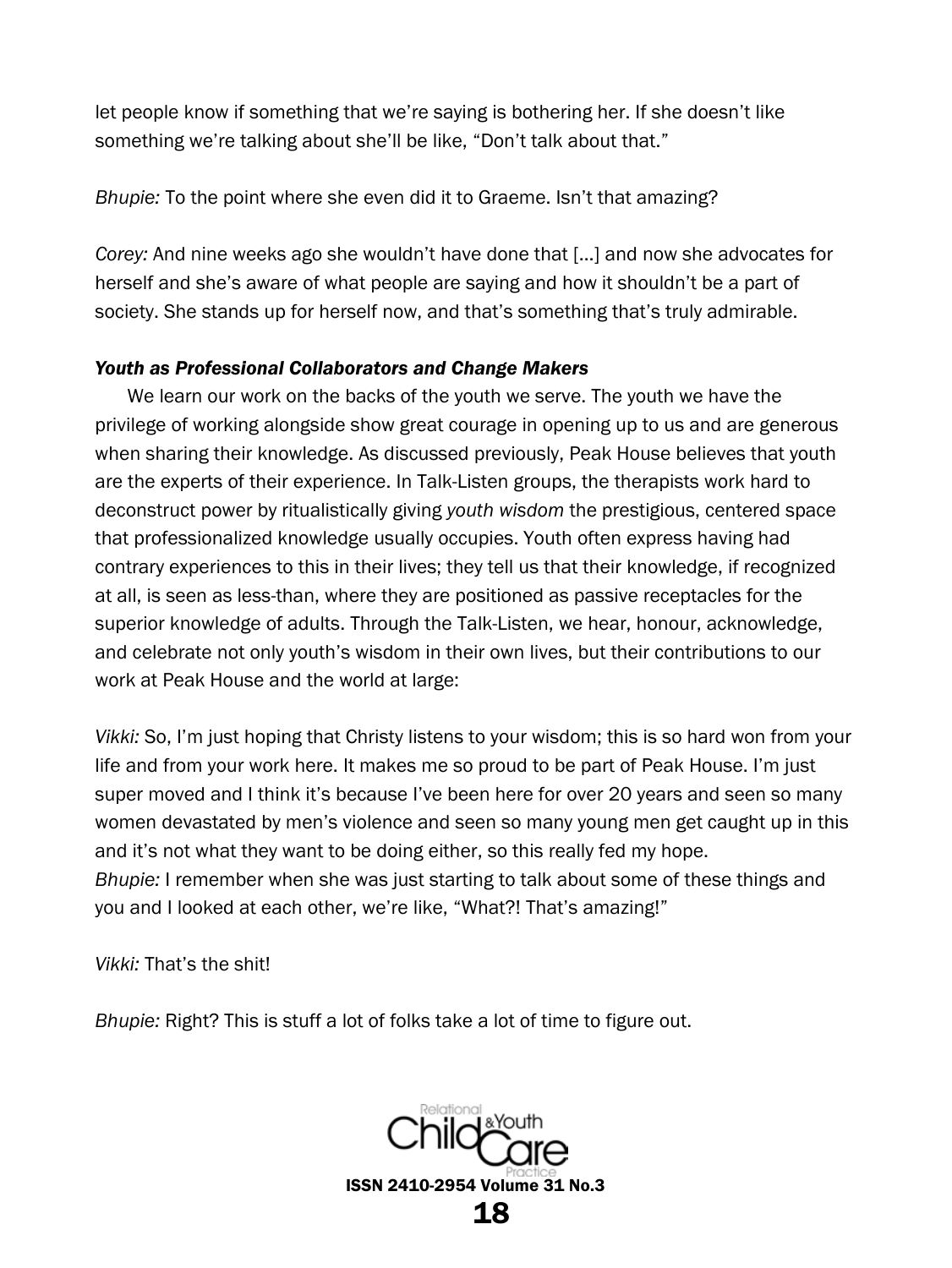*Carol:* Christy has changed the community at Peak House from being able, with bravery and courage, to do this Talk-Listen. This will be a gift for them to look at. And if we change our communities, it's one step to changing the world. Yeah, I'm super honoured and feel, similar to Vikki, that these are the young people, these are the young women, that are coming up. The world is in good hands […].

*Vikki:* And also what she's saying about everybody here has made that space. So, there are young men and gender variant folks who aren't stopping young women from speaking.

In the above transcript, the youth's contributions are witnessed and valued as truly transformative, not merely supplementary. Bhupie, Vikki, and Carol, a youth counsellor, acknowledge and honor the impact of youth wisdom by celebrating youth legacy, the ways their wisdom carries forward and comes to shape how we serve others in the future.

#### *Centering Transformation*

I thought I would take time away from drugs and it wasn't really anything. That I would go back to using after and then I realized that I can actually change my life around.

#### Leo

The Talk-Listen was created to center the youth's transformation and to provide a format where the group can acknowledge the impact that those transformations have on others: including the youth's peers, the therapist(s), other staff, and the Peak House community at large. While the real effects of substance-misuse and oppression are richly acknowledged, the therapists work hard to decenter problem-talk and center the incredible change and transformations that the young people make. By centering the conversation on the transformation rather than on the struggles, the therapist creates a space to challenge the cultural discourse about youth, particularly youth struggling with substance misuse.

The lived experience, abilities, qualities and values that the youth have, which they mobilize to resist oppression and dominance - are rendered visible and intentionally appreciated. The therapist makes these qualities visible by asking questions like: (1) How

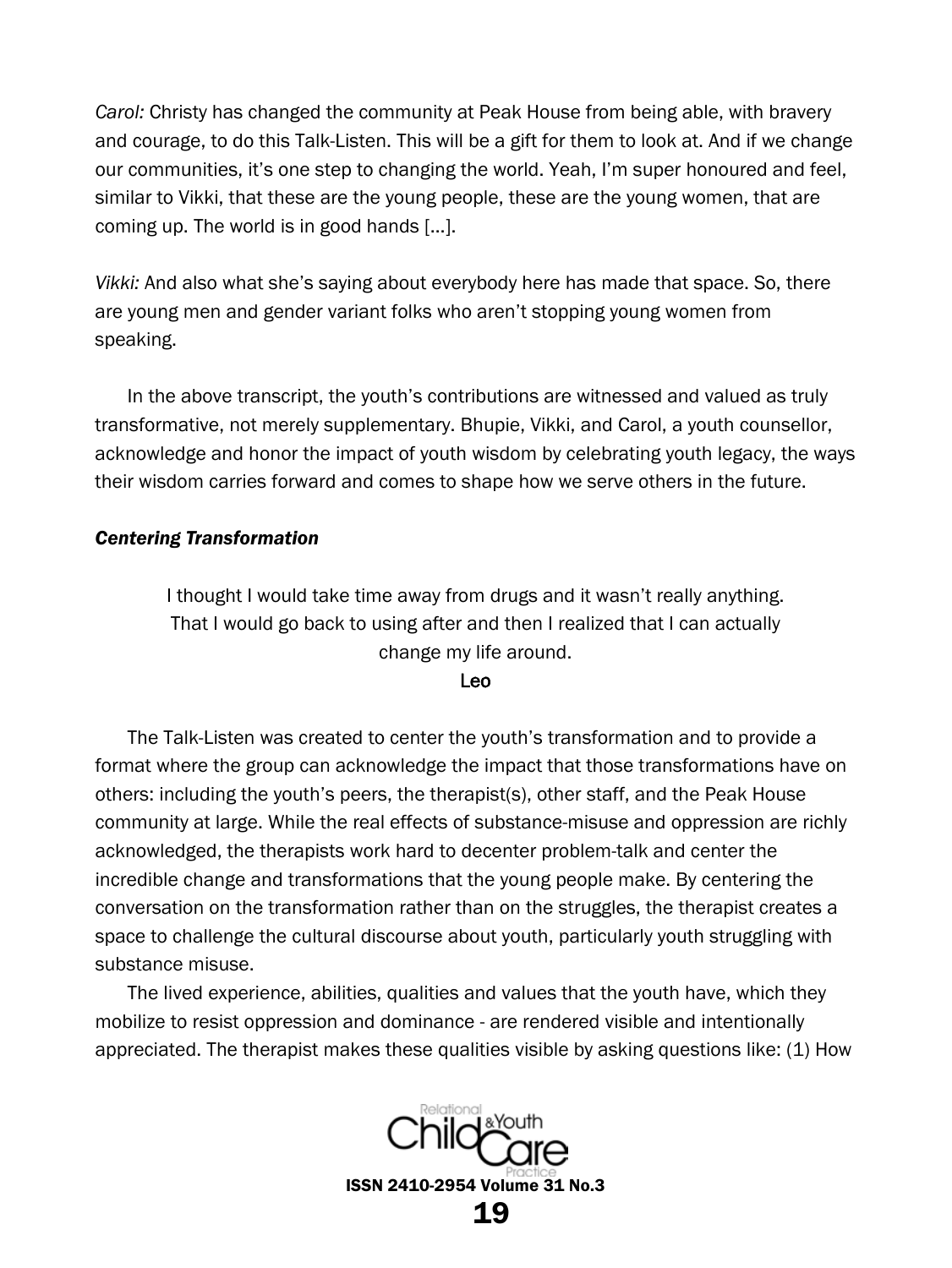did you make this change? (2) Why was it important for you to make that change? which get at strengths and values respectively. The therapist also asks questions that reveal the impact that change has on their lives, families, supports, and communities.

#### *Amplifying Hope*

In addiction there is no hope so as soon as you're out of it you start to get like a little glimpse and if you feed it  $-$  it gets bigger and bigger.

#### Kora

Talk-Listen groups magnify, engender, and inspire hope. Youth's wisdom, insight, creativity, and brilliance fuels hope all around, for both youth and staff. We believe that we hold an ethical obligation to hold onto that hope and bring it forward. As illustrated below, Nora describes the hope that she feels for herself knowing that another person (Christy) went through a similar journey:

*Bhupie:* You're talking a lot about the analysis and for her to be able to forgive herself and others. […] How does that change your perspective on things around?

*Nora:* Because I struggle a lot with society and its ways of influencing women, it tells me that recovery will get a lot better when I kind of void that out of my mind and not let it brainwash me and push it out because I realize it's a lot of what women struggle with in addiction and it's a lot of what drags them in. So, I like how she completely switched it around, not only with words, but actually did the work herself to do that. It kind of shows me that I can do that, and if I do it, it'll be so much easier for me.

With the current opioid crisis, hope can be difficult to hold onto with so many people dying from overdose. Hopelessness isn't caused by the youth that come to Peak House. Hopelessness is caused by the systemic social and political conditions that exist and harm our youth (Reynolds, 2011). Hope is uplifted when youth create change, and this is precisely what is centered and highlighted in all Talk-Listen groups:

*Vikki:* This gives me hope that things can change for young women, young men, nonbinary, and gender variant folks. Things don't have to be the way they've been.

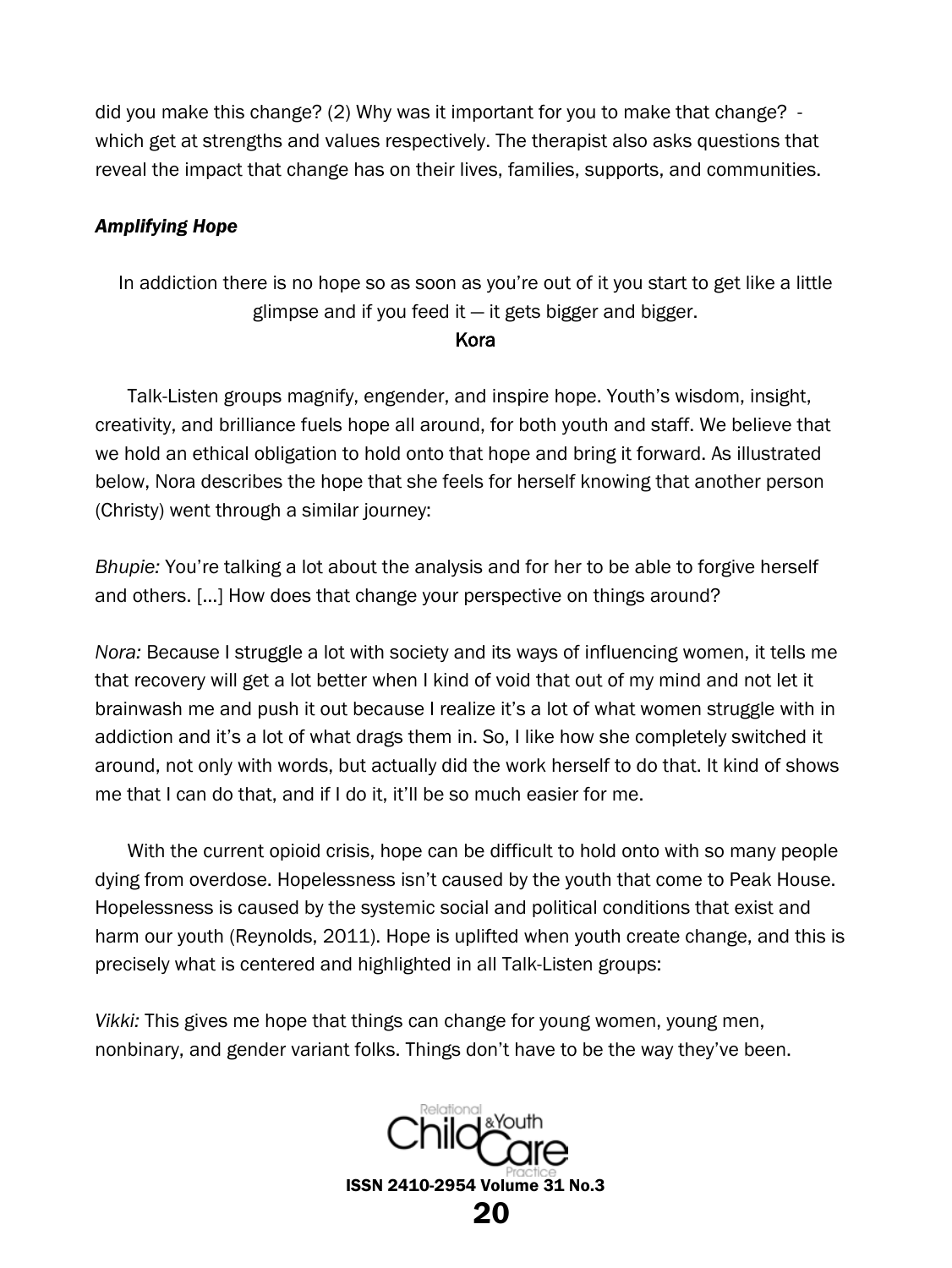*Bhupie:* […] These are the moments that make me feel like there is a reason why we have this space here for young folks. They already know the answers, it's just giving them time and space to do it, and how much difference it will make in the world if we do that.

#### Conclusion

Youth wisdom is the foundation of the work at Peak House. Youth experiences, insight, expertise, skills, abilities, intelligence, and wisdom created the culture at Peak House and this culture fosters innovation, transformation, and hope. If provided safer spaces, youth will continue to inspire and create change.

It's pretty cool to think that you don't have to fix the whole world to make change.

#### Christy

# **Dedication**

We would like to thank all the youth who have entered the doors of Peak House over the past 30 years. Without your willingness to share your experiences and expertise, this article and many other practices at Peak House would not be possible.

#### Acknowledgements

Thank you to Ash Lake and Tera Holmes for transcribing the audio recordings from the Talk-Listen groups. Jamie Whitehead and Christine Dennstedt, thank you for your insight in the earlier drafts of this article. We also extend our gratitude to the management team, James Kelly and Wendy Wittmack, and all the Peak House staff from over the years, who have supported the work that we do each day.

It is important to name that, as the authors of this article, we are not the knowledge holders. The youth, their families, and communities of supports, have a fundamental role in shaping our work at large, including the specific practices described in this article. In particular, we want to honour the youth whose voices are at the center of this article, who bravely shared their experiences and wisdom with us. All youth names printed in this article have been altered to protect confidentiality. We utilized multiple transcripts for this article, which we have permission from the youth to use for these purposes.

This work and writing occurred on the ancestral lands and traditional territories of the Musqueam, Skxwu7mesh-ulh Uxwuhmixw (pronounced Squamish) and Tsleil-Waututh nations, which were never surrendered.

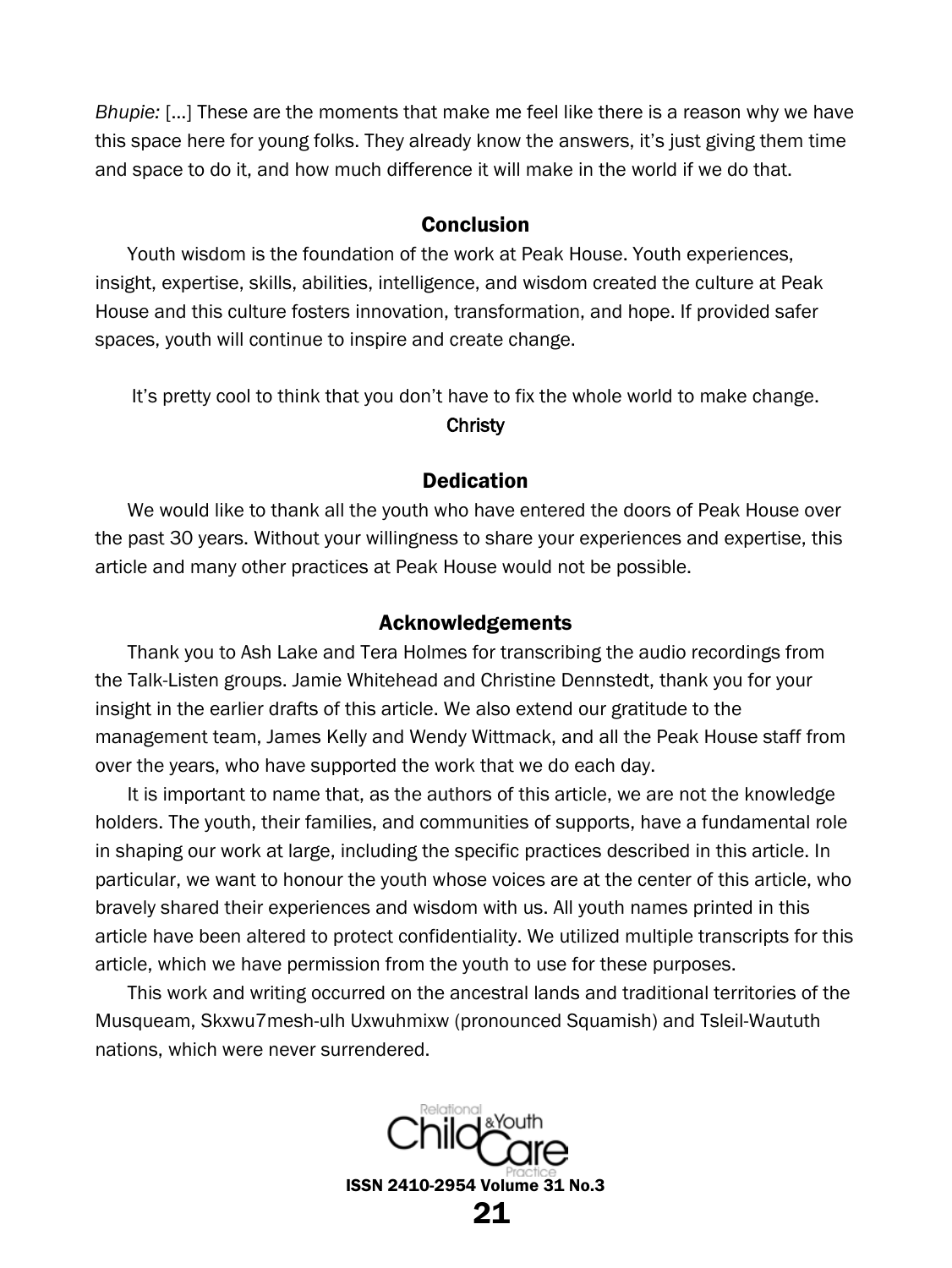#### References

- Andersen, T. (1991). The reflecting team: Dialogues and dialogues about the dialogues. New York: Norton.
- Anderson, H. (1997). *Conversation, language, and possibilities: A postmodern approach to therapy*. New York: Basic Books.
- Anderson, H., & Jensen, P. (2007). Innovations in the reflecting process. London: Karnac Books.
- Bird, J. (2004). *Talk that sings: Therapy in a new linguistic key*. Auckland, New Zealand: Edge Press.
- Boscolo, L., Cecchin, G., Hoffman, L., & Penn, P. (1987*). Milan Systemic Family Therapy: Conversations in Theory and Practice*. New York: Basic Books.
- Brown, C. (2007) Situating knowledge and power in the therapeutic alliance. In Brown, C, & Augusta-Scott, T. (Eds.), *Narrative Therapy: Making Meaning, Making Lives.* London: Sage Publications.
- Coates, L., & Wade, A. (2007). Language and violence: Analysis of four discursive operations. *Journal of Family Violence, 22*, 511-522.
- Dennstedt, C., & Grieves, L. (2004). Unravelling substance misuse stories, re-authoring and witnessing practices. In S. Madigan (Ed.), *Therapeutic Conversations Therapy from the Outside In* (pp. 55-72). Vancouver, Canada: Yaletown Family Therapy.
- MacGregor, R., Ritchie, A., Serrano, A., Schuster, F., McDanald, E., & Goolishan, H. (1964). *Multiple impact therapy with Families.* New York: McGraw-Hill.
- Madigan, S. (2011). *Narrative therapy*. Washington, DC: American Psychological Association.
- Reynolds, V. (2002). Weaving threads of belonging: Cultural witnessing groups. *Journal of Child and Youth Care*, *15*(3), 89-105.
- Reynolds, V. (2011). Resisting burnout with justice-doing. *The International Journal of Narrative Therapy and Community Work.* (4) 27-45.
- Reynolds, V, & J. Kelly, (2018). Beyond trans tolerance and trans inclusion: Contributing to transformative spaces in an all-genders, youth, live-in, substance-misuse programme. *Context*, 155, p 37-40.
- Richardson, C., & Wade, A. 2008. "Taking resistance seriously: A response-based approach to social work in cases of violence against Indigenous women." In S. Strega & J. Carriere (Eds.), *Walking this path together: Anti-racist and anti-oppressive child welfare practice.* Winnipeg, MB: Fernwood.
- Richardson, C., & Reynolds, V. (2012). "Here we are amazingly alive": Holding ourselves together with an ethic of social justice in community work. *International Journal of Child, Youth and Family Studies* 1,1-19.
- Sanders, C. (2007). A poetics of resistance: Compassionate practice in substance misuse therapy. In C. Brown, & T. Augusta-Scott (Eds.), *Narrative therapy: Making meaning, making lives* (pp. 59- 77). London: Sage Publications.
- White, M., & Epston, D. (1990). *Narrative means to therapeutic ends*. New York, NY: Norton.
- White, M. (1999). Reflecting-team work as definitional ceremony revisited. *Gecko*, 2, 55-82.

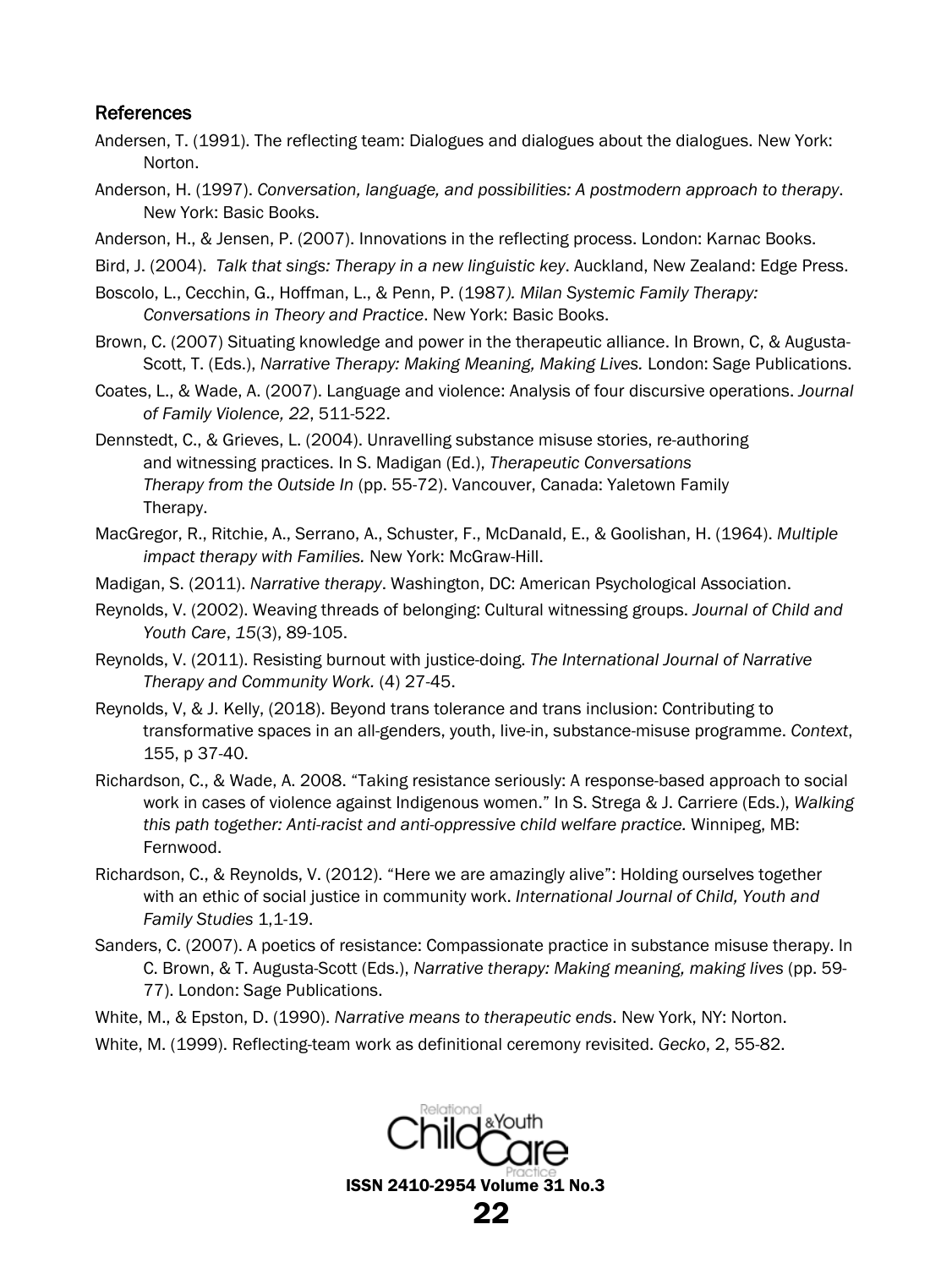

#### Bhupie Dulay

is a Registered Clinical Counsellor with a Master of Arts in Counselling Psychology. She was a Clinical Counsellor with the Peak House team for over five years. Currently, Bhupie works as a therapist and supervisor, and provides consultations and workshops/trainings to non-profit organisations. She practices within an anti-oppressive, intersectional, and collaborative approach. It is important to Bhupie to honour and allow the strengths, wisdoms, and lived experiences of those she works alongside to guide the work. She is also an instructor at Vancouver Community College and an adjunct faculty at Adler University.



# Stefanie Krasnow

is a clinical counsellor on the team at Peak House. She believes in the profound transformations that are possible when professionalized knowledges are decentered to make space for wisdoms that are rooted in cultural locations of belonging, religious/spiritual worldviews, creativity, or personal experiences. This orientation brought her to Peak House, a residential program for youth that upholds and privileges youth wisdom. She has an MA in Counselling Psychology from Adler University and an MA in Liberal Studies from The New School for Social Research.



#### Vikki Reynolds PhD RCC

is an activist/therapist whose experience includes supervision and therapy with peers and other workers responding to the opioid epidemic/poisonings, refugees and survivors of torture, sexualized violence counsellors, mental health and substance misuse counsellors, housing and shelter workers, activists and working alongside gender and sexually diverse communities. Vikki is an Adjunct Professor and has written and presented internationally on the subjects of 'Witnessing Resistance' to oppression/trauma, ally work, justice-doing, a supervision of solidarity, ethics, and innovative group work.



#### Graeme Sampson

is privileged to be a part of the clinical counsellor team at Peak House. Along with the Peak House team, Graeme works collaboratively with youth and communities, offering practices rooted in narrative therapy, liberation psychology, witnessing and anti-oppression work. He is honored to witness and learn from the unique strengths, courage, creativity, and wisdom of each young person, and is grateful for the hope and inspiration that youth bring to this work. Graeme completed his MA in Counselling at Adler University, and has a background in childcare and youth work.

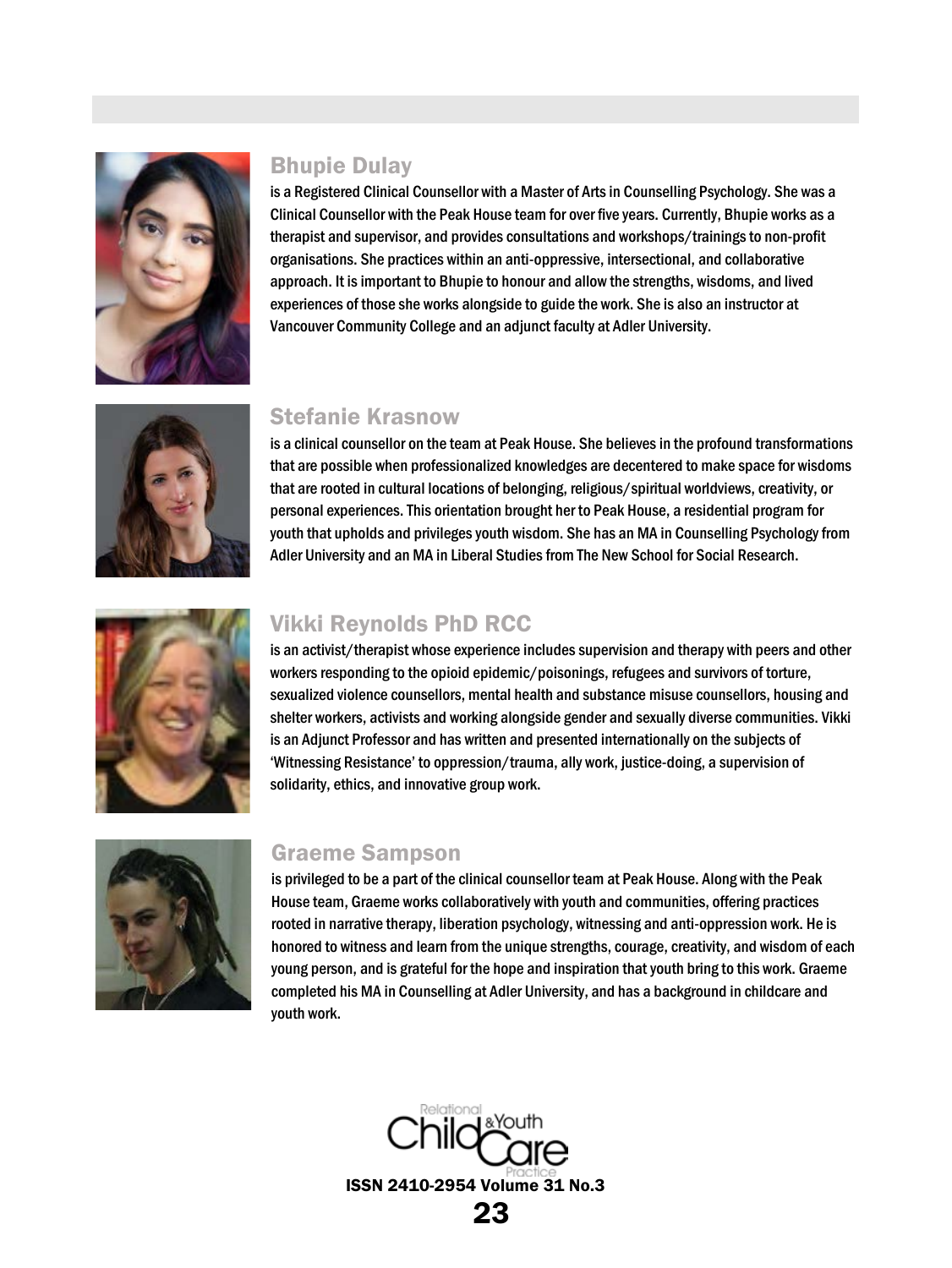# <span id="page-24-0"></span>Suffer the Children

*Garth Goodwin*

<span id="page-24-1"></span>oday, September 7, 2018, speaking in Illinois in his first campaign response President Obama stated the obvious that many in the so-called free world have accepted for some time now: "These are extraordinary times. These are dangerous times." The last twenty-one months since Election Day have been an endless descent into the realization that the most incapable president in American history is blind to his personal limitations and deep under water when it comes to even the most basic expectations of his office. There has been a perceived concurrent descent in the general body politic with the Congress being viewed as having abandoned its oversight responsibilities. More to the point of this column there has been a reactive and incremental personal descent as well, that had this columnist indulging in pythonesque social media ranting that went on for some months. Finally, I settled on the term 'trash' to refer to the President as it was a nice twist on his name and yet clearly summed up my assessment. And then it all went too far and 2654 refugee children were incarcerated and separated from their families with many having their trauma compounded by total lack of process, forced separation, comments and taunts by authorities. This President who could lose it when Syrian children were gassed had pulled a total 180 and ordered the separation of innocent children from their parents on American soil, an evil act of an evil man. Then it finally dawned on me this was the President of the United States of America and how a lifetime of respect, fascination and active following had come to this. This column explores aspects of that history in both personal and general considerations. T

One of the most remarkable things about Donald Trump is how isolated he is and has been for much of his life. He has always been a background player on the news scene because he forced the issue often with his marriages, business dealings and opinions, none of which had much relevance in a substantial sense to his country. In his reality television show he was there to welcome competitors, set up the contest and then

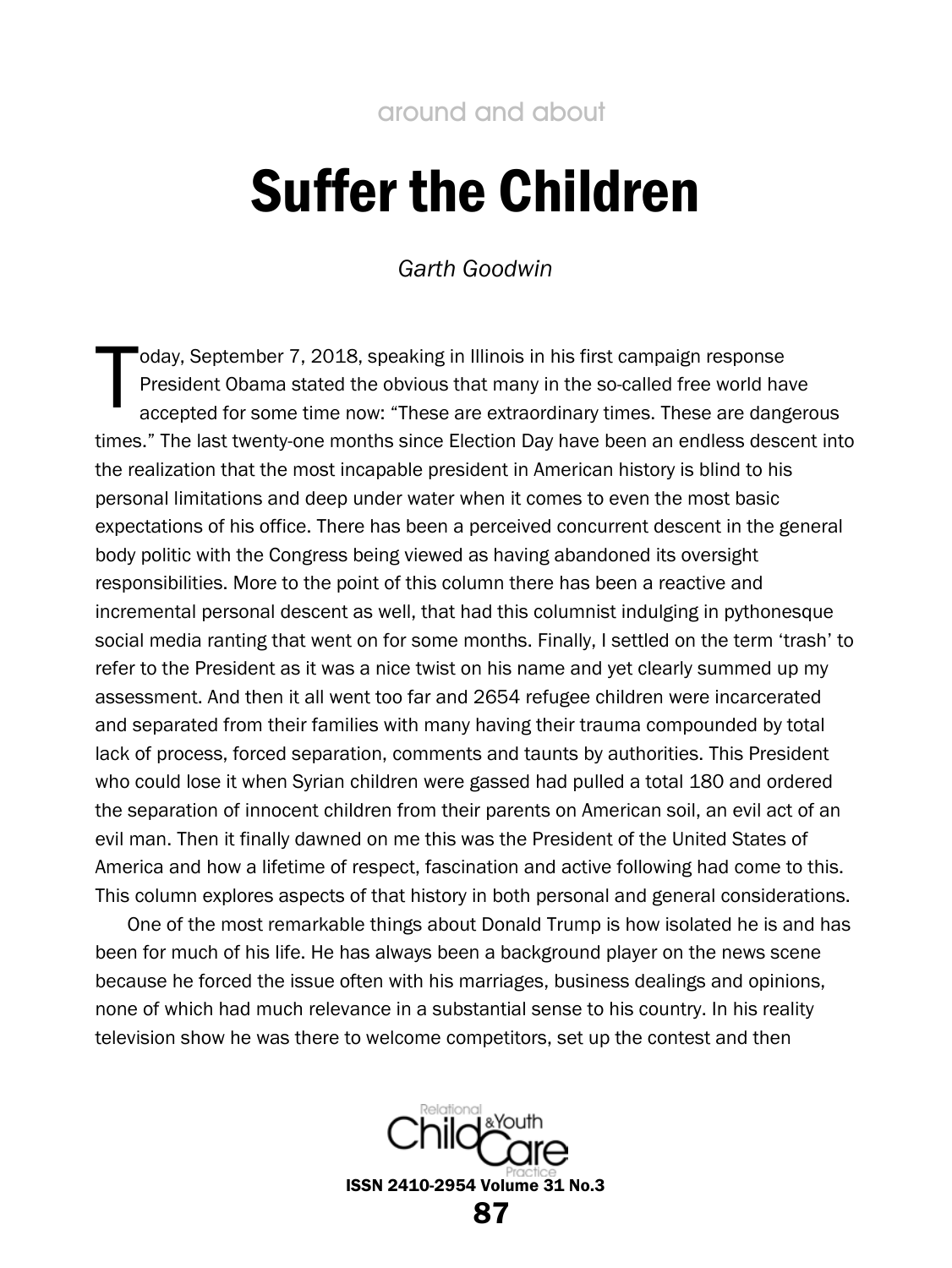returned at the end to sit in a chair and fire the looser. All the heavy lifting was done by others. When he did hit the campaign trail, he did so in one of the most superficial, safe and luxurious ways going. No rubber necking or staying overnight in a supporter's home for him. He would fly in on his jet. I saw it drive by on the tarmac at LaGuardia once and it was as menacing as it was impressive, being black. He would land in the target city to roll that jet up, framed by the hanger doors. Inside his screened audience waited as he emerged to take the stage and deliver an entertaining rant that tapped into years of resentment, rage, and racism. I talked with his supporters in South Carolina who attended his rallies and who were laser locked on him. It hit me that Trump had no clue as to their reality, having never had to leave his bubble in the sky. As President all he has done is assume one of the most secure, comfortable and convenient bubbles there is in the White House and Air Force One. It could be argued he sees the world from 32,000 feet routinely. He quite literally is one of the most superficial persons in the world, never knowing genuine human relations, history, interests, imagination; any of the things people strive for, educate for and express. All he wants is the attention and the applause. Yet ironically much of this is denied him by a public who views him as so toxic that performers did not come forward at his inauguration, honorees' threatened to boycott the Kennedy Centre Gala and the family requested he not attend the Bush and McCain services, all typically events graced by a President.

Yet, he is viewed as a winner. The economy is humming along, judgeships are being populated and two seats on the Supreme Court are often viewed as achievements. I find it incredible that virtually everything the President has done, every choice he makes and every executive order he gives has a negative outcome, in my view, so much so it can be predicted. However, the zero tolerance approach to refugee children ended my investment in following Trump. Fear, force, and the bully approach define one side of Trump's approach to life. In this instance the belief was by separating parents and children that others did not want to have come to the US. The horrifying part was how quickly this order was acted upon, how incomplete the process was in tracking and how cruel and traumatizing it was made by some of those in authority. This was a moment of pure evil as vicious as the dispatch of 6 million Jews in World War Two in intent, although certainly not scale. As is often the outcome, a judge intervened and ordered an end to the practice and reunification of the families. 497 remain in custody at this writing with work going on to reduce the number. Of those 322 parents were deported, often after being tricked to sign away their children. The harm has been done, the trauma realized in many

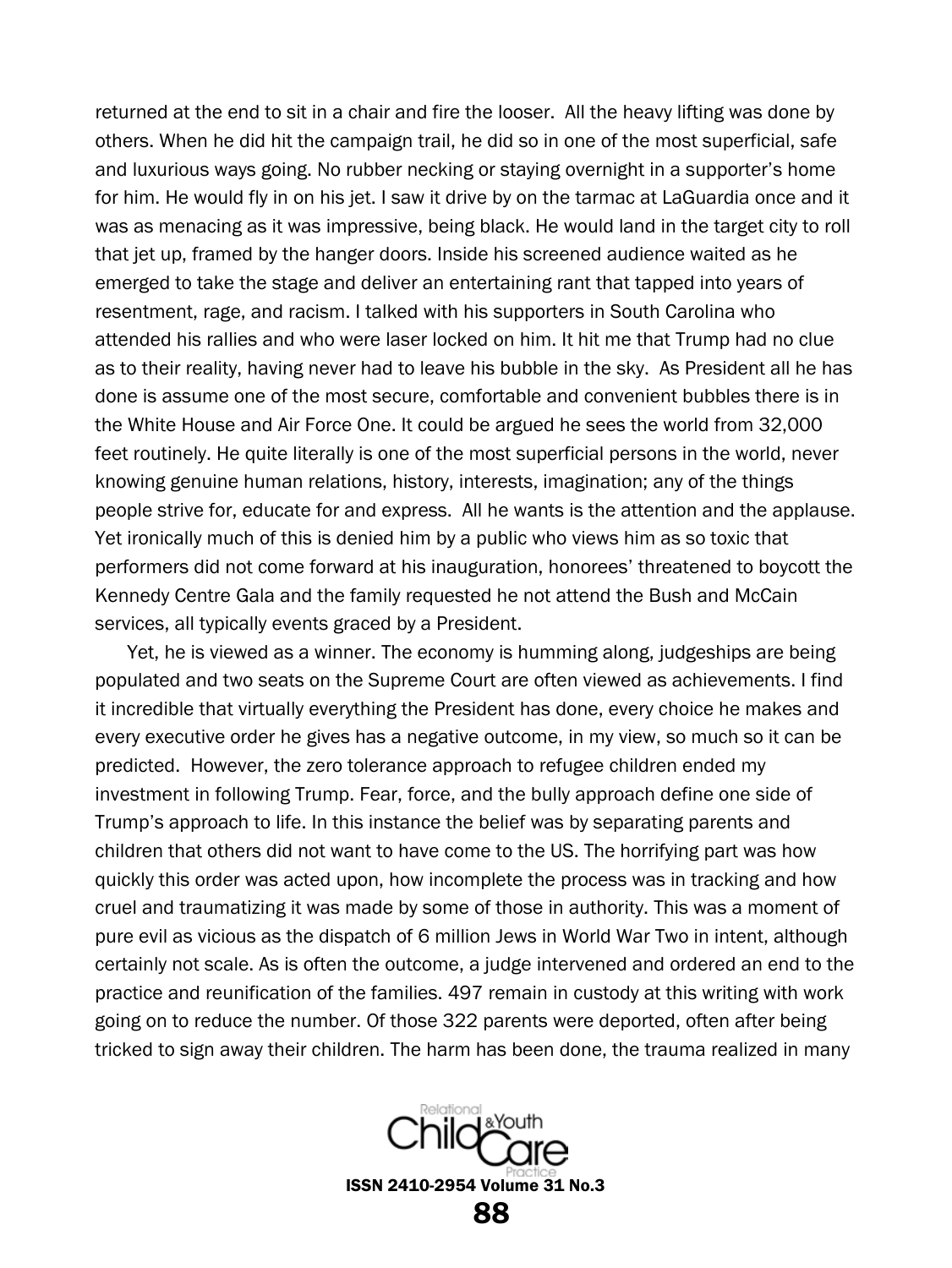instances. My first thought was of the Boston Bombers and other mass killers, the majority of which were American born second generation offspring. I also recalled that I am a child of early separation; an experience that has coloured my life with a preference for permanence and attachments to nature, beauty and yes, politics. The latest plan is to lock up families indefinitely to get around time constraints placed on the incarceration of children and the scandal of separation. A recent bill in Congress seeks to settle the outstanding separated families by reversing the order and granting the families refugee status. Government departments are being drained to provide the millions necessary to grow the facilities to accept and essentially quarantine families and the thousands of parentless youth who cross the border on their own.

There was an incredible moment of relief which acted as a reminder that there are definitely positive moments in this bleak time. It came on a playing field in an annual indulgence of pretend that takes place at the Icelandic Festival in Gimili, Manitoba each summer. Folks from around the world gather to celebrate Viking heritage with a respectable number who re-enact the Viking experience striking a camp with a King, warriors, and all the things they need to feed, shelter, clothe, defend and entertain. Each afternoon, a mock battle is staged to display the weapons and noise of battle in a large grassed area with an outer and inner range. It ends with a remarkable scene in which children are invited up to be Little Vikings. The warriors step to the outer ring and place their weapons, shields, chainmail, helmets and so forth down in this neutral space. Everyone is issued small pool noodle like swords and given the simple instruction that when a Viking falls, he or she is dead and can no longer be attacked.

The Little Vikings were enthusiastic warriors and while it was all play this stood out against the horrors these migrant children faced and that children face around the world and throughout history.

One of the more welcome movements of this era is the emerging intolerance for the victimization of children. Gravesite discoveries in Ireland and Canada demand the sanctity of life and childhood be reinforced. The concept of childhood is a recent one, mid Victorian times for the upper classes and more generally a post war phenomenon involving the baby boom generation and beyond. It would not occur to me to attack an adult with anything, let alone a Styrofoam noodle, yet when you value children, revel in them and give them permission to be themselves you are rewarded with an immediate joy and the promise of a bright future.

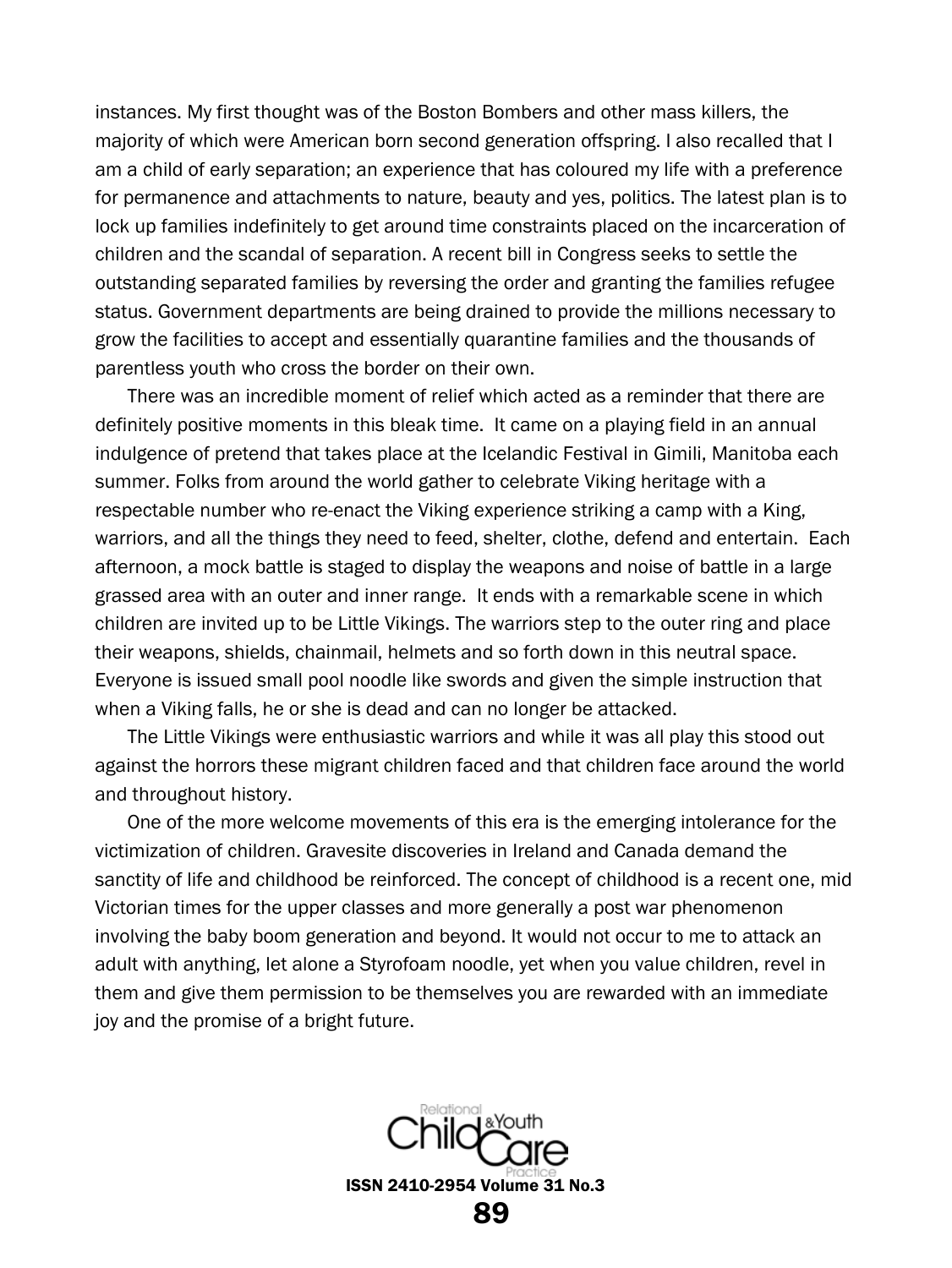

 President Obama also reminded his audience that Trump is not the cause but a symptom of unease with the massive social and global challenges of our time. The current President can lay claim to continuing a robust economy, stamping the court system with his preferred judges, and reversing many of the accomplishments of previous generations threatening his country and its people in the process. The bitterest pill of our times has been a tilt to the right and far right to maintain the status quo in the face of extreme social change with the realization that the Presidency could fall to such an individual. There is a pattern of the electorate wanting a difference - any difference - to politics as it has been practiced. That pattern is spreading across the globe and bubbles up within countries. In America there was immediate resistance to this and where possible through court, state, and private action to confound or stymie policies. The US leaving the Paris agreement was met with enough state and corporate involvement to

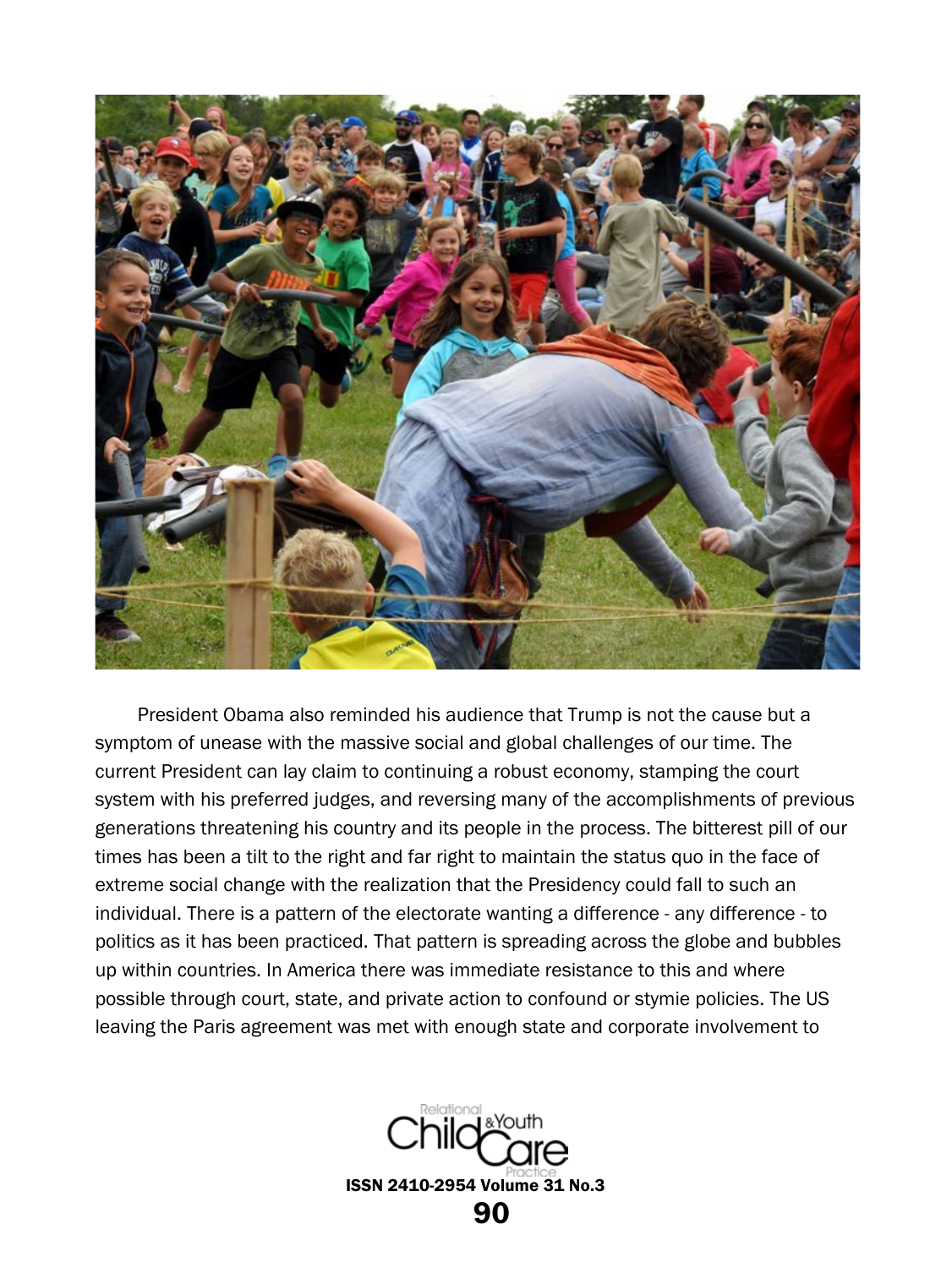

continue to meet targets and for Michael Bloomberg to pay the American share of the required contributions. There are numerous examples of this throughout America and now it is emerging from the White House itself. The fact of the matter is that this trend has impact and success in several countries now and maintains its attraction to easy answers forced on constituents. It is driven by fear. We need to remind ourselves of Franklin D. Roosevelt's take on fear. The children seen above will need every advantage to face and confront the world they will grow into. They will see species disappear; oceans rise and extreme weather harm life on earth like never before. No amount of protectionism will save them as these are global and natural forces. Child and youth care

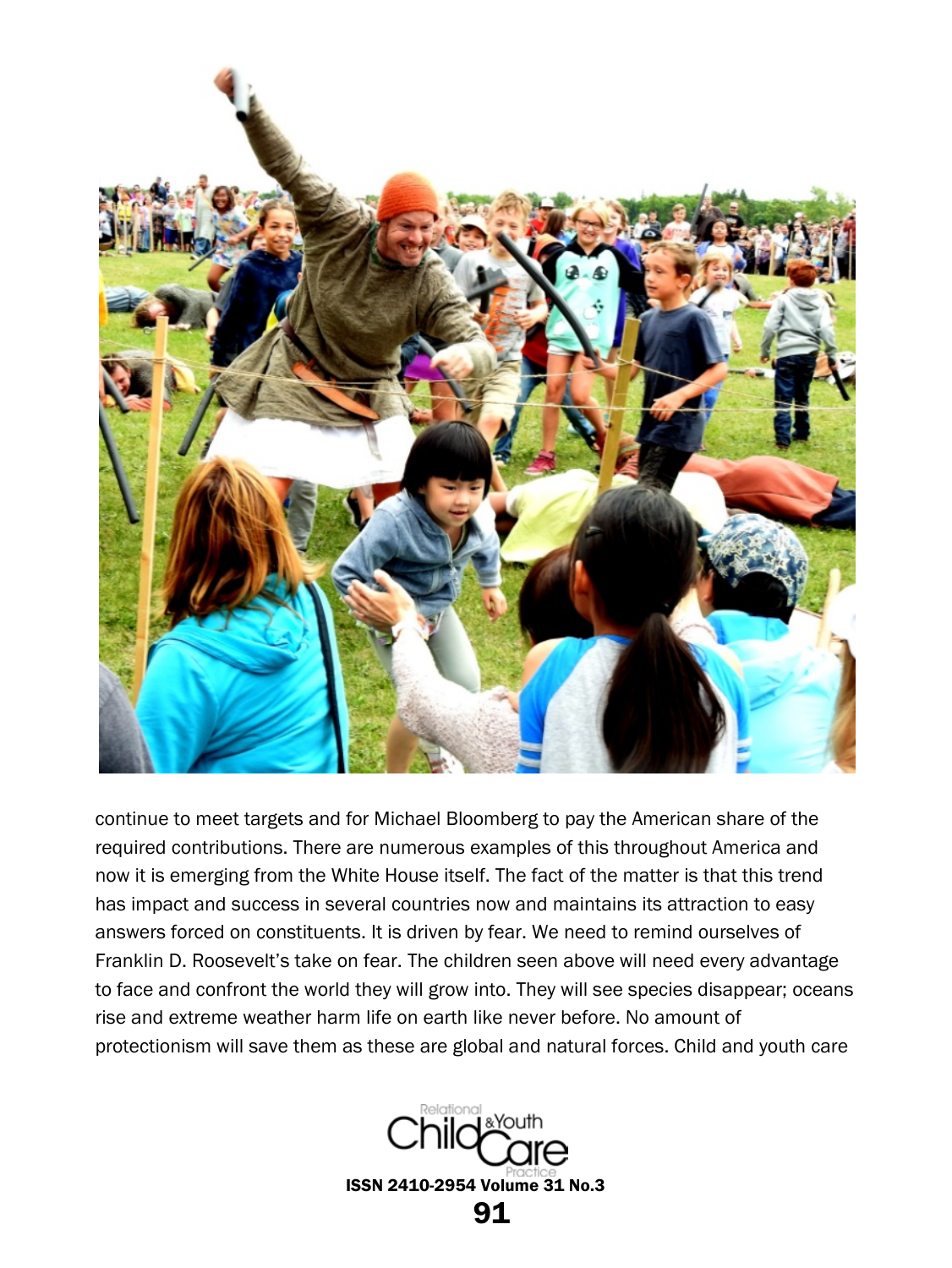practitioners work at the coalface with the young. For those who have the privilege of a more holistic and long-term connection, let them know they matter and that collectively we need them all to matter. It is a curious thing that, on that precious bit of tablespace behind the President in the Oval Office, pictures of his parents sit over his left shoulder as if witnessing his Presidency. Most chose to place their immediate family in such frames. It is intriguing to contemplate that if Donald Trump had mattered more to his parents this need to command an audience and bid for daily attention from a place of isolation and emptiness would have the genuine foundation and goals most Presidents have demonstrated.



#### Garth Goodwin

retired after a 41-year career in both practice and as a database designer and administrator. Over 30 years of frontline practice he worked for both public/board and private agencies. He was the first recipient of the National Child and Youth Care Award in 1986. He nurtured the Child and Youth Care Workers Association of Manitoba through its formative years and became its representative to the Council of Canadian Child and Youth Care Associations. He has been privileged to be the witness and participant in significant events in CYC history and remains active as the communications support to the Council.

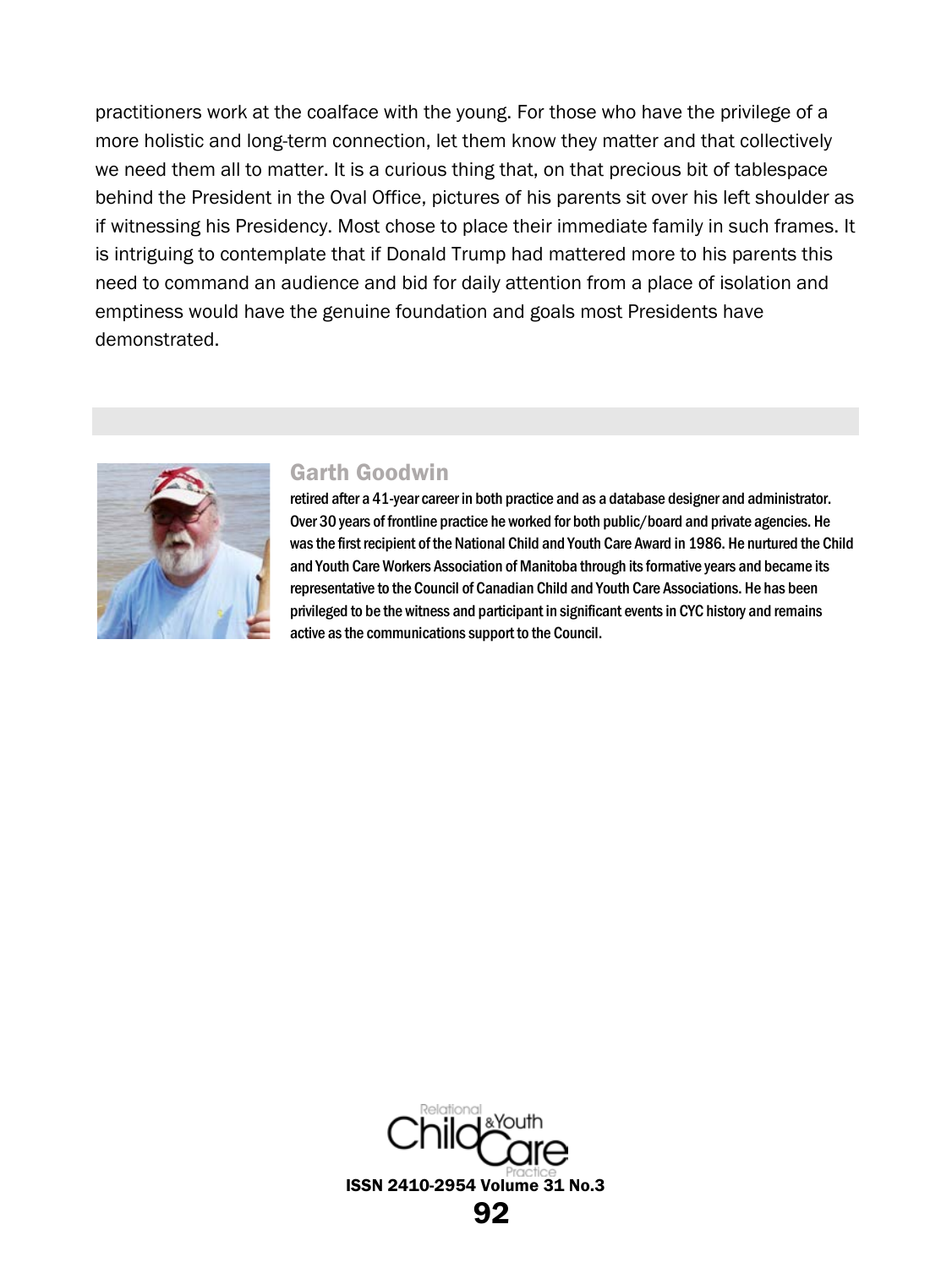# Information

# Publishers

<span id="page-30-0"></span>

#### The CYC-Net Press

PO Box 23199, Claremont, 7735 SOUTH AFRICA [http://press.cyc-net.org](http://press.cyc-net.org/) email[: info@press.cyc-net.org](mailto:info@press.cyc-net.org)

# Editors

#### Managing Editor

Heather Snell MES CYC – Adjunct Faculty Ryerson University Canada, University of Strathclyde Scotland. Research Chair CYC Education Accreditation Board of Canada

#### Editor

Rika Swanzen PhD, Associate Professor and Academic Cluster Manager: Human and Health Sciences, Monash South Africa. Chair: Education, Training & Development: South African Council for Social Service Professions.

#### Senior Editor

Thom Garfat PhD – Transformaction International, Quebec, Canada

#### Editorial and Administrative Officer

Carina Lewis

# Editorial Advisory Board

Leon Fulcher, Consultant, TransformAction International, New Zealand Karen VanderVen, Professor Emerita, Department of Psychology in Education, Univ. of Pittsburgh, USA Adrian Ward, Author and Editor, Norwich, United Kingdom Carol Stuart, Health and Human Services, Vancouver Island University, Nanaimo, British Columbia Sibylle Artz, School of Child and Youth Care, University of Victoria, British Columbia Ernie Hilton, Homebridge Youth Society, Halifax, Nova Scotia Heather Modlin, Key Assets, St Johns, Newfoundland Penny Parry, Private Practitioner and Consultant, Vancouver, British Columbia Jack Phelan, Co-Chair, Child and Youth Care Program, Grant MacEwan University, Edmonton, Alberta Jennifer White, School of Child and Youth Care, University of Victoria, British Columbia James Freeman, Director of Training, Casa Pacifica, California, USA

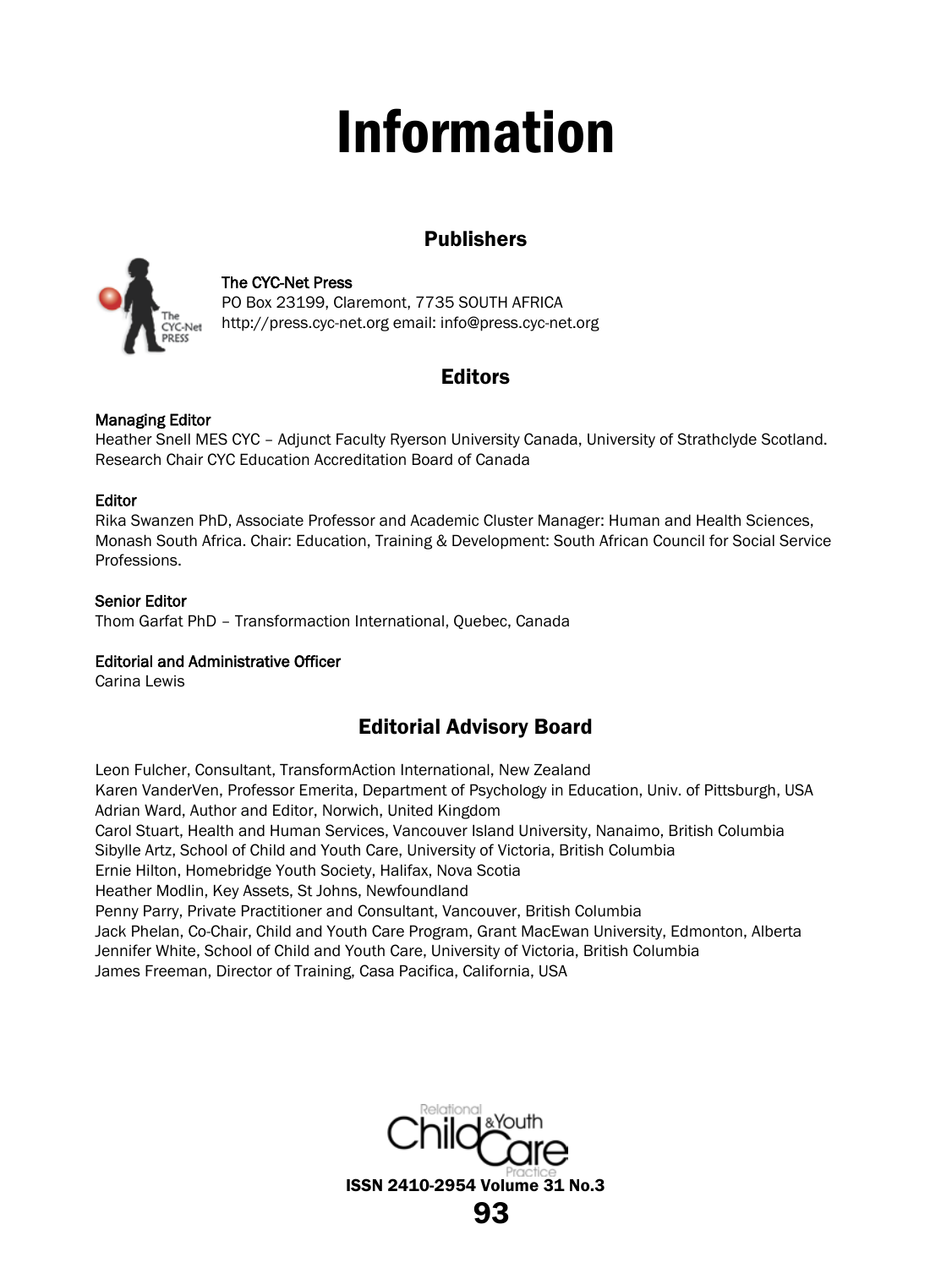# Regular Columnists

Garth Goodwin, Child and Youth Care Practitioner, Manitoba Donna Jamieson, Child and Youth Care Program, Grant MacEwan University, Edmonton, Alberta Sheva Leon, Humber College, Ontario

#### Correspondence

All correspondence should be addressed to: The Editors, Relational Child and Youth Care Practice e-mail[: rcycp@press.cyc-net.org](mailto:rcycp@press.cyc-net.org)

# Subscriptions

From Volume 28, *RCYCP* will no longer be available for subscription through aggregator services such as Ebsco. *RCYCP* will only be available from the publishers, The CYC-Net Press. See [http://www.rcycp.com](http://www.rcycp.com/) for details. All subscriptions are used toward funding the day-to-day operations of The International Child and Youth Care Network (CYC-Net) [\(http://www.cyc-net.org\)](http://www.cyc-net.org/) 

## Back Issues and Advertising

See [http://www.rcycp.com](http://www.rcycp.com/) for details.

# Permission to Reproduce Material

Relational Child & Youth Care Practice is published four times annually. All rights are reserved. No portion of *RCYCP* may be reproduced without permission of the publishers.

# Information for Authors

*Relational Child & Youth Care Practice* welcomes submission of manuscripts on all aspects of relating to children and young people. While particular attention will be given to material that explores the interpersonal dynamics of professional practice, consideration will also be given to all submissions that assume a relational perspective. This might include topics such as cultural values, ethics, social policy, program design, supervision, education, training etc. Each issue may include refereed articles that comply with acceptable 'academic' standards; submissions contributed by regular and guest columnists; short pieces that describe particular relational experiences and reflections; poetry; artwork and photographs.

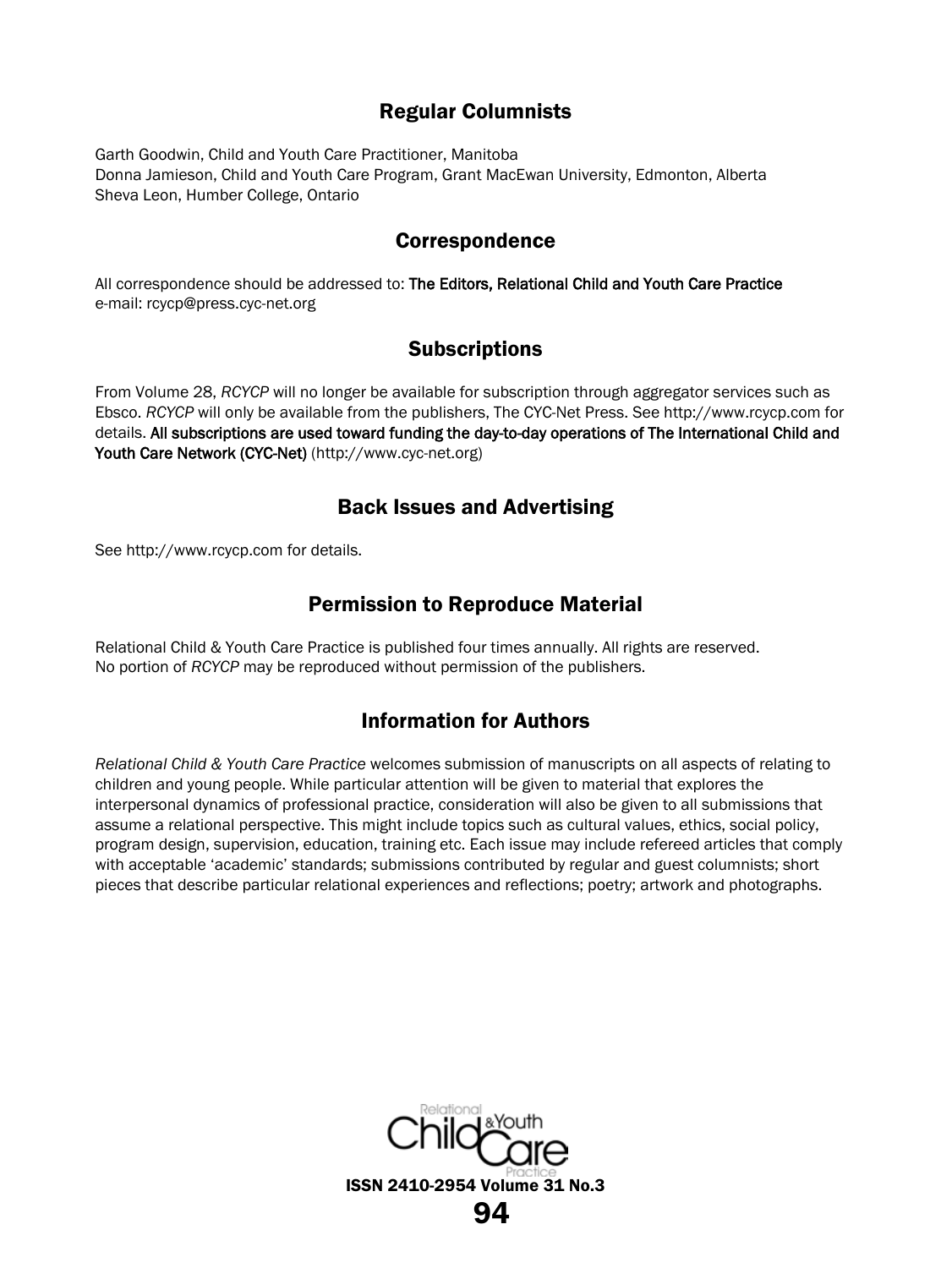Material should be submitted by email to [rcycp@press.cyc-net.org](mailto:rcycp@press.cyc-net.org) in standard word processor format (eg. .doc, .rtf). Formal articles should not exceed 20 standard pages in length. Referencing should conform to either APA or Harvard format (go [here](http://www.essay-writing-tips.com/formatting-styles/harvard-format.html) for guidelines). Author-date citations should be used within the text and a double-spaced reference section should accompany each article. In all submissions, authorship details including an abstract of no more than 150 words should be included, as well as a short list of keywords at the beginning of the article, a headshot photo and a short author bio of about 100 words to publish with your article. Importantly, authors should also indicate whether a peer review is required (in addition to the standard editorial review).

Although no article or submission will be rejected purely for stylistic reasons, the editors reserve the right to return any manuscript for additional work. Authors requiring editorial assistance in this regard should indicate their request in a covering letter. Originality of material is the responsibility of the primary author. Previously published material must be identified as such and will be published only where the necessary permission has been granted from the original source.

#### Article copyright is jointly held by RCYCP and article author(s), allowing both the right to reproduction.